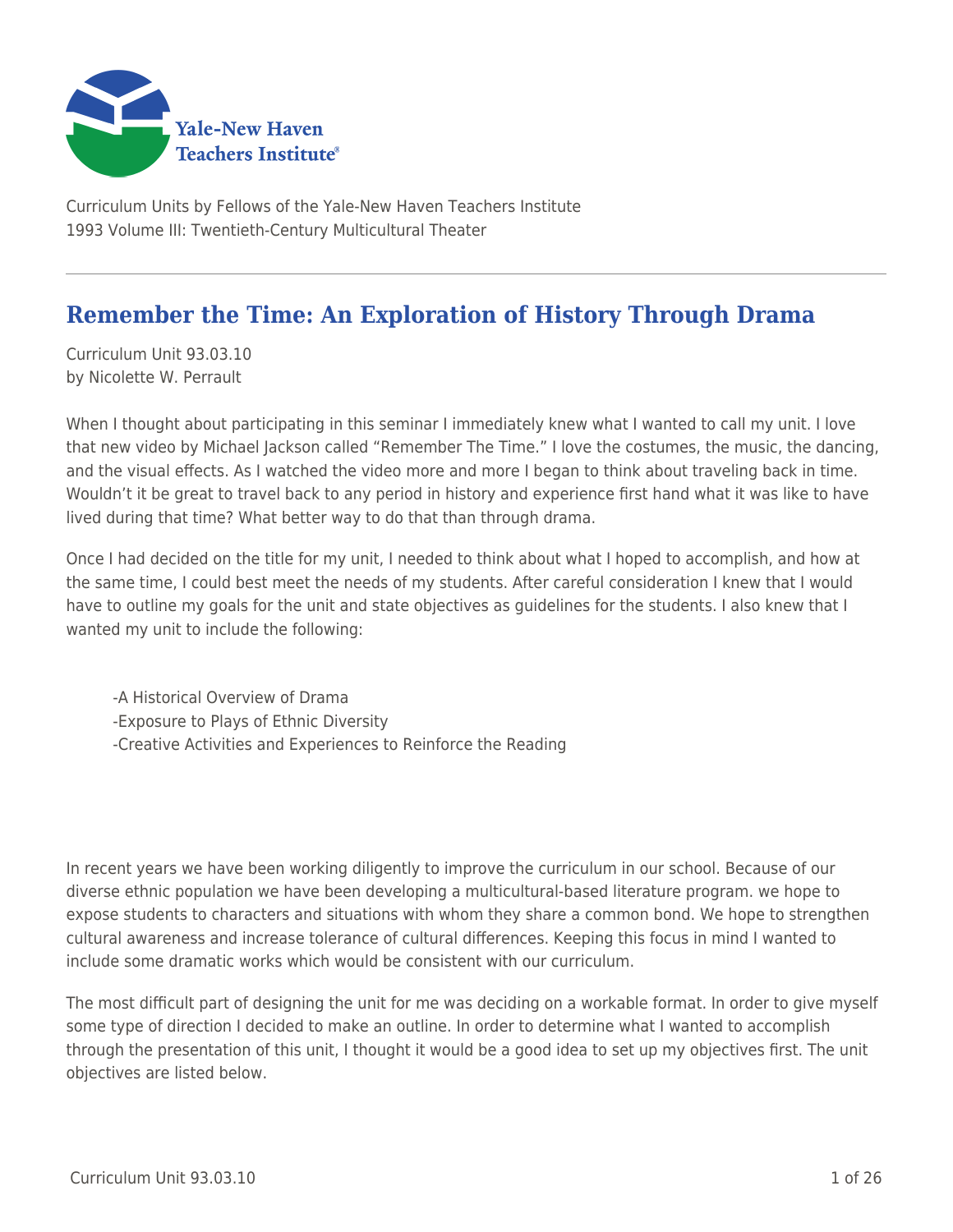1. To increase general knowledge of students with respect to the history of the theatre.

2. To expose students to plays whose merit has endured through present day.

3. To expose students to terminology used in the dramatic arena.

4. To help students identify the elements essential to the success of a dramatic work.

5. To effectively teach students to analyze a dramatic work in both oral and written form.

6. To explore and experience the various techniques of performance.

7. To reinforce the ability to express emotional response to a dramatic work.

8. To help students to recognize similarities Which exist in different cultures through the use of drama.

9. To help students to develop an awareness of cultural differences through dramatic works.

10. To help students to become more tolerant of values, ideas, and customs associated with minority cultures.

This unit is designed to be used with College English III, Advance English III, or College English IV classes. It will span a period of nine weeks. of course, we all know about "the best laid schemes of mice and men." With all of the constant interruptions that take place in the course of a normal school day, it's virtually impossible to stick to a planned schedule, or lesson plan. Therefore, as a classroom teacher, one has to constantly make adjustments. I find that I have a tendency to over plan. If I find that I am going overboard on one particular segment of my unit, I can adjust the next segment in my weekly plan. Therefore, if the unit covers more than one marking period and perhaps carries over to a tenth week. this is fine. If one particular part of the unit is not successful, I may decide to spend less time on this area or substitute a work with which I feel I will achieve a higher level of success. The schedule outlined below is subject to revision.

## **TIME SCHEDULE**

#### **WEEK 1: History of Drama (An overview)**

(Read Much Ado About Nothing )

Curriculum Unit 93.03.10 2 of 26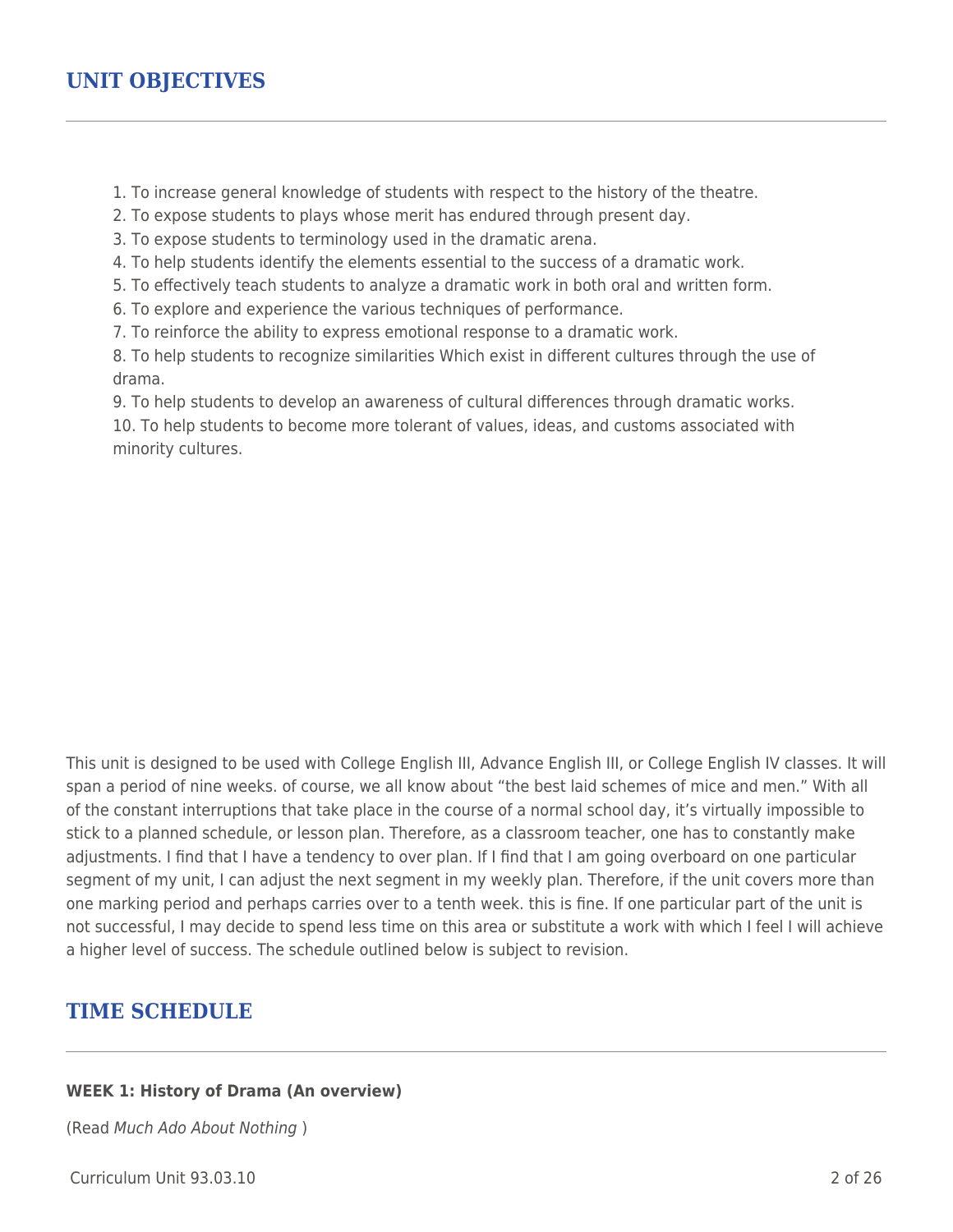- A. Oedipus the King
- B. Oedipus At Colonus
- C. Antigane

## **WEEK 2: The Medieval Period**

- A. History of the Medieval Period
- B. Discussion of Everyman

## **WEEK 3 & 4: The Elizabethan Period**

- A. Introduction to the life of Shakespeare
- B. Discussion of Much Ado About Nothing
- C. Movie Review of Much Ado About Nothing

## **WEEK 5 6: The Modern Period**

(Read The Colored Museum)

- A. A Brief Overview of This Period
- B. A Doll's House by Ibsen
- C. Arms and the Man by Shaw
- D. The Glass Menagerie
- E. Discussions
- F. Oral Readings
- G. Essays

## **WEEK 7 & 8: Multicultural Theatre**

(Read My Children! My Africa )

- A. The Colored Museum
- B. Discussing The Play
- C. Oral Readings
- D. Essays
- E. My Children! My Africa!

(Practice scenes and prepare projects)

Curriculum Unit 93.03.10 3 of 26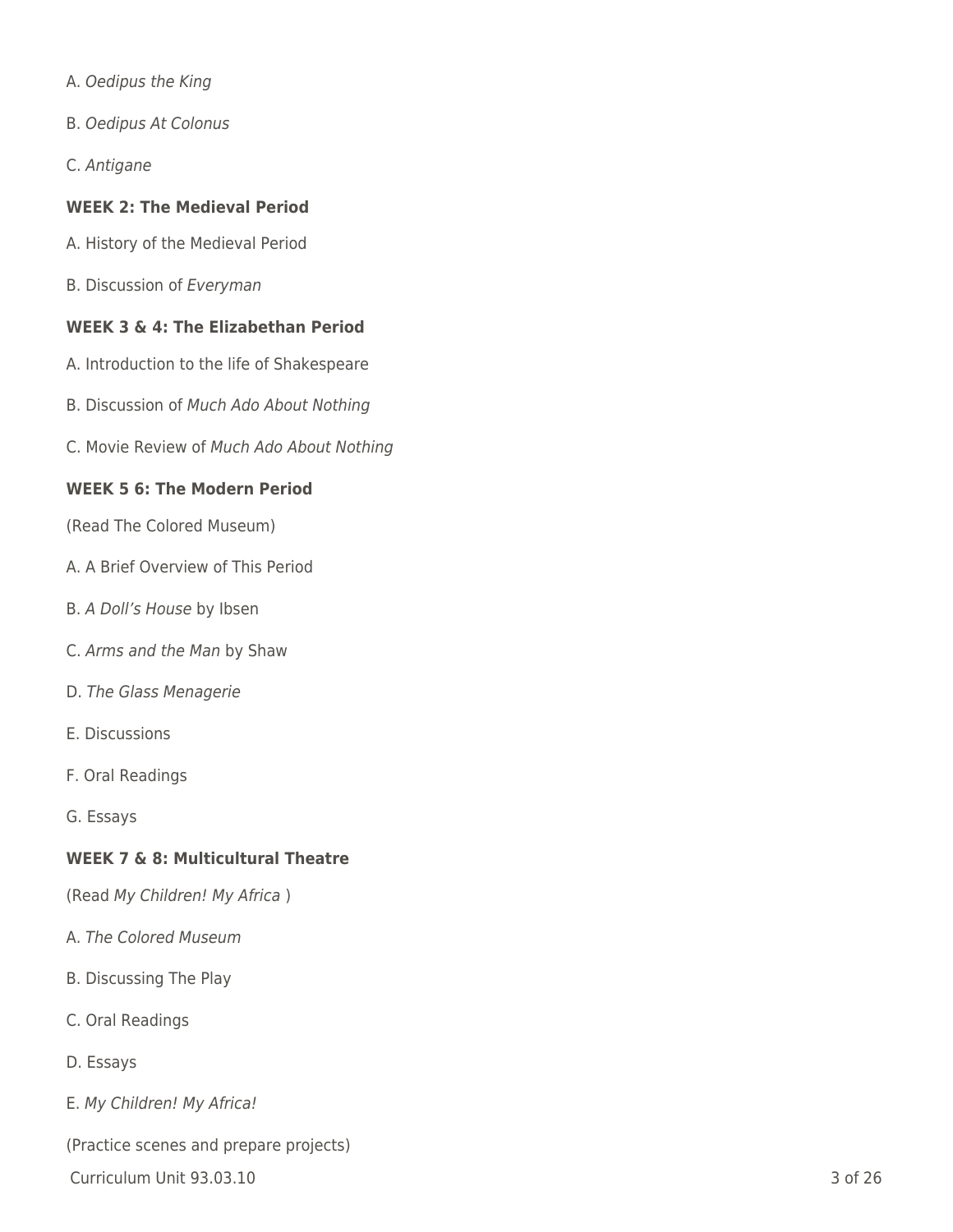F. Discussing The Play

G. Oral Readings

H. Essays

## **WEEK 9: Lights! Camera! Action!**

- A. Presentation Of Projects
- B. Monologues/Duet Scenes
- C. Unit Exam

To initiate the activities presented each week in this unit I plan to use the following criteria to help me organize my ideas and remain focused on the goals that I want to achieve each week. Thanks for the suggestion Dr. Whitaker. I'll call this my Seven Step System (SSS).

- 1. First, I will tell what I plan to do.
- 2. Next, I will present questions I would like to pose to students
- 3. I will tell what I want students to understand.
- 4. I will discuss what aspects of dramatic form and style concern me.
- 5. Next, theme or content will be discussed and analyzed.
- 6. Specific objectives will be stated for each section.
- 7. Measurement or Form of Assessment will be stated.

## **WEEK 1: History Of Drama (An Overview)**

STEP 1: In this first week the unit will be introduced to students. A reading schedule, an assignment list, and a list of suggestive ideas for a final project will be issued to students in the form of handouts. During the first two days of the week students will attentively listen and record notes in class as I begin to give background information on the Greek Theatre.

STEP 2: Here are some sample questions I will be using in our discussions: When the actors performed on stage, how do you think they were able to be heard by the 20,000 spectators? Can you imagine the costumes of this day? Would they have been simple or ornate? what, do you suppose, were subjects of the plays? How did the playwrights of this period intensify certain scenes of their plays? What part did the chorus play in productions? Does any musical instrument come to mind when you think of Ancient Greece?

STEP 3: I want students to be familiar with the lifestyles of the people and realize the importance of the drama and the role it played in their daily existence. I want students to be able to identify specific sections of the theatre and be able to recall famous playwrights of this period. I would like students to be able to identify the plot in a Greek tragedy. I want students to read passages from the translations of Oedipus the King, Oedipus at Colonus, and Antigone and analyze the action using clues found in preceding scenes. I want students to be able to identify themes found in Greek tragedy.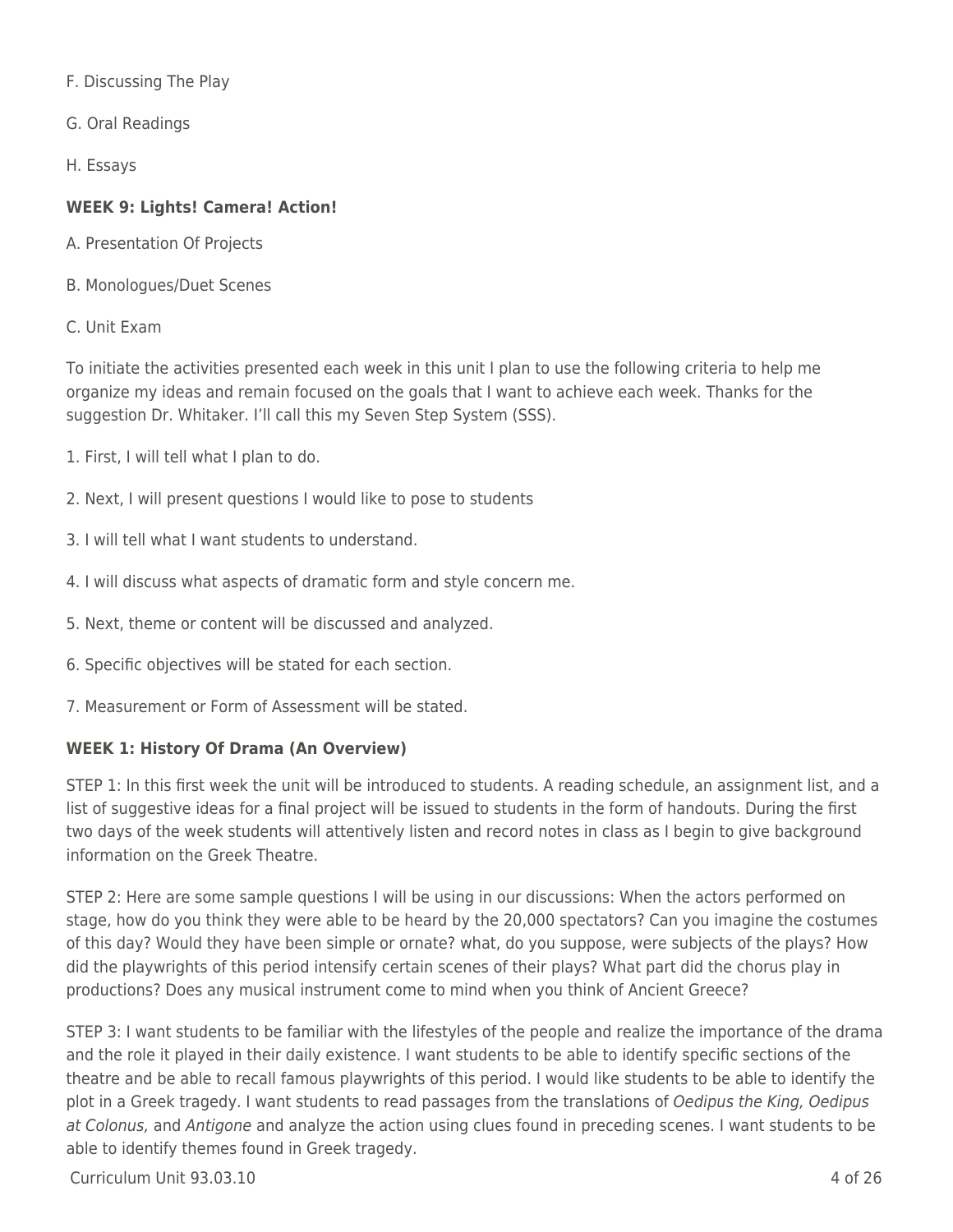STEP 4: Most students will find the language in a Greek tragedy to be a bit of a challenge. In order to achieve fluidity and any measure of comprehension, oral readings are a must. Students will practice speeches made by a character of his or her choice and read and interpret them.

STEP 5: Students will attempt to identify the theme(s) in Oedipus the King . Students will be afforded the opportunity of letting their creative juices flow when they develop their own Greek tragedies.

STEP 6: Students will be able to define the following terms: a) Dionysus b) dithyramb c) orchestra d) thymele e) skene f) proskenion 9) trilogy h) tetralogy

Students will be familiar with four playwrights of the Greek period. (Sophocles, Euripides, Aeschylus, and Aristophanes) Students will be able to fluently read and interpret a passage taken from a Greek play.

Students will be able to identify the qualities of a tragic figure in written form. (Essay)

Students will be able to identify the theme in three Greek plays: Oedipus the King: Oedipus at Colonus. and Antigone.

Students will develop characters, a setting, and a plot for a Greek tragedy.

STEP 7: Students will be assessed on their a) oral readings and interpretations b) essay on a tragic Greek figure c) plot development of a Greek tragedy.

I will begin the unit by asking students to take an imaginary trip in time with me. Softly pulsating in the background ritualistic drums can be heard. (A tape of South African music is played throughout this segment of the discussion.) If we were to travel back to the very beginning of time when man was quite primitive, we would see that man has always been ceremonious. Primitive people would act out little dramas to communicate their desires to the all powerful spirits or gods. Most of these ceremonies were religious in nature. Sometimes they would perform dances or rituals in hopes of attaining a plentiful food supply, or they would desire the gods to open the heavens to bring forth rain in a dry season. Sometimes these ceremonies would last for hours, or sometimes they would last for days. Since these earliest dramas were not written they were preserved much like the myths and folktales of the past. They were passed down from generation to generation mainly by tribal and religious sanctions. But the point that I would like to make here is that drama has always been around.

Now let's move forward in time. Let's travel to a period in time to Ancient Greece. If the students want to close their eyes to travel back in time this would not be inappropriate. Softly, in the background Greek music, especially strings, would be played to create the mood or atmosphere closely akin to this period. As they listen to the music, I would ask them to imagine what it must have been like during that time. I would ask them to describe what they see. I would ask them to describe how the people are dressed. I would ask them what the people are doing. I would ask students to imagine and describe the houses of the Ancient Greeks. "Let's knock on a door and see how hospitable the Greeks of this time period are. what luck! We have found someone at home." I would then ask students to describe what they envision. Is the furniture simple or ornate? Are the rooms spacious? "Um! What is that I smell?" I would ask students to describe a typical meal of the Ancient Greeks. At the completion of the warm-up activity, I would ease into the first phase of the unit, The History of Drama. In lecture form I would give students information about the origin of drama.

You have studied Greek and Roman mythology. The Greeks worshipped many gods and goddesses. Belief in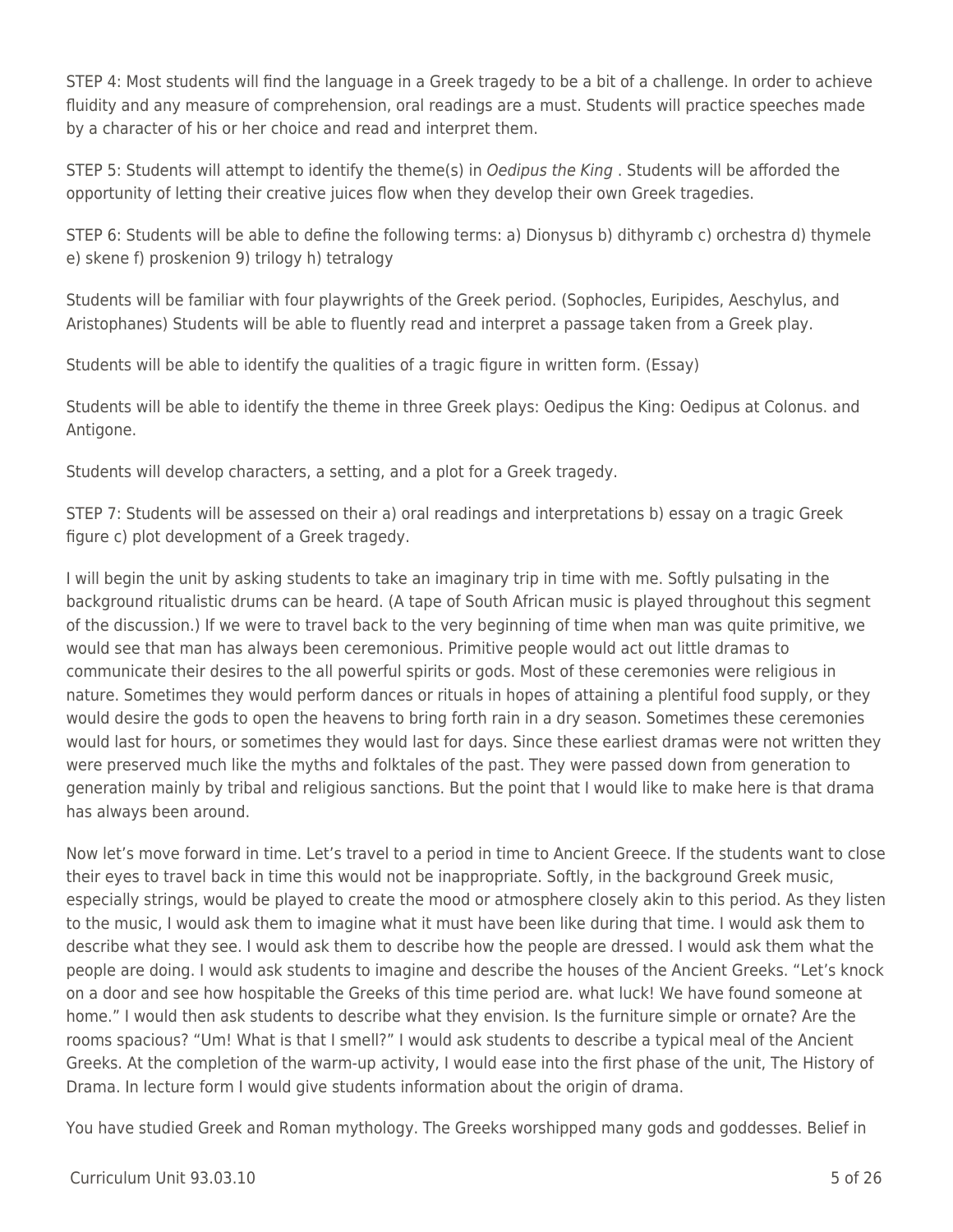many gods ... what is this called? Polytheistic ... right. This means that they believed in many gods. The Greeks believed that the gods governed every aspect of their daily lives. one of these gods was called Dionysus, the god of wine and vegetation. Each year a celebration was held in his honor. "In all the country districts the villagers dressed in goat skins like the mythical satyr attendants on the gods, smeared their faces with wine lees, and danced about a man chosen as their leader to impersonate Dionysus."l In their revelry the people became the mouthpieces of the god. In poetic language they would tell of the god's triumphs or sufferings. On these occasions a choral hymn called a dithyramb was sung. Dances, impersonations, songs and narratives were also a part of the ritual. Now as time passed these ceremonies became more elaborate. Therefore, a permanent theatre was erected to honor the god.

"The famous Theatre of Dionysus in Athens was begun about 500 B.C." 2 The theatre was semi-circular in shape and situated at the foot of the Acropolis. (I will show students this location on a map.) This open arena resembles a large football stadium. Just as you sit in the bleachers to watch players on a field engaged in sport, so did the spectators of this period sit in the tiers to watch an eagerly anticipated performance. This theatre had very distinct areas as you see here on the overhead. (I would show students a slide or drawing of the theatre). This is the orchestra or dancing floor. (I would point to the large circular space). This section, the alter of the god, is called the thymele. Behind the orchestra a building called a skene serves as a dressing room for the actors. Later this became known as a proskenion. "This theatre held more than 20,000 people." <sup>3</sup> Everyone attended the performances. The state paid for the poor people of Athens to attend performances.

Now the festivities have begun, and we have been looking forward to this day with eager anticipation. It is now time for the presentation of drama. Each playwright is allowed one day to display four plays. "The term tetralogy was employed to denote such a group. When three of the plays dealt with the same myth, they were called a trilogy." 4 The fourth play was required to be a satyr drama, comic in intention and in character. The most outstanding playwrights of this period who participated in the competitions were Aeschylus, Sophocles, and Euripides. A comic playwright of this period was Aristophanes.

Just as writers today write about contemporary ideas, the playwrights of this period wrote about events of their time. "What do You think they wrote about?" Hopefully, students will come up with ideas to open a discussion about concepts which were the basis for plot development of Greek tragedies. I would ask students if they could think of a contemporary tragic hero. (ex. Steven Segal- Above the Law ) What makes him a tragic hero? Can you name another tragic hero? (ex. Job from The Book of Job in the Bible.) I may briefly share the story of Job with students. Then in class or as a home assignment, students will write an essay whereby they will describe a tragic figure and relate the qualities or circumstances which qualify this person to he considered tragic.

Greek plays were excellent in both content and presentation. The actors wore platform shoes so that they could appear taller on stage. Even today we can't seem to get away from those platforms. Now, so that they could be heard by spectators, mouthpieces were used to amplify their voices. All roles were played by men, for no females were allowed to perform. The chorus was dressed in colorful draped costumes on stage. They were accompanied by musicians. In order to emphasize the spoken word actors used broad gestures. Facial masks were used to indicate strong dramatic emotion.

Obviously, we won't have time to read an entire Greek play, but I would like to share the plots of at least three of them with you. All three of these Plays were written by Sophocles: Oedipus the King, Oedipus at Colonus, and Antigone. Then in storytelling form I would begin to relate the plots of the plays in succession.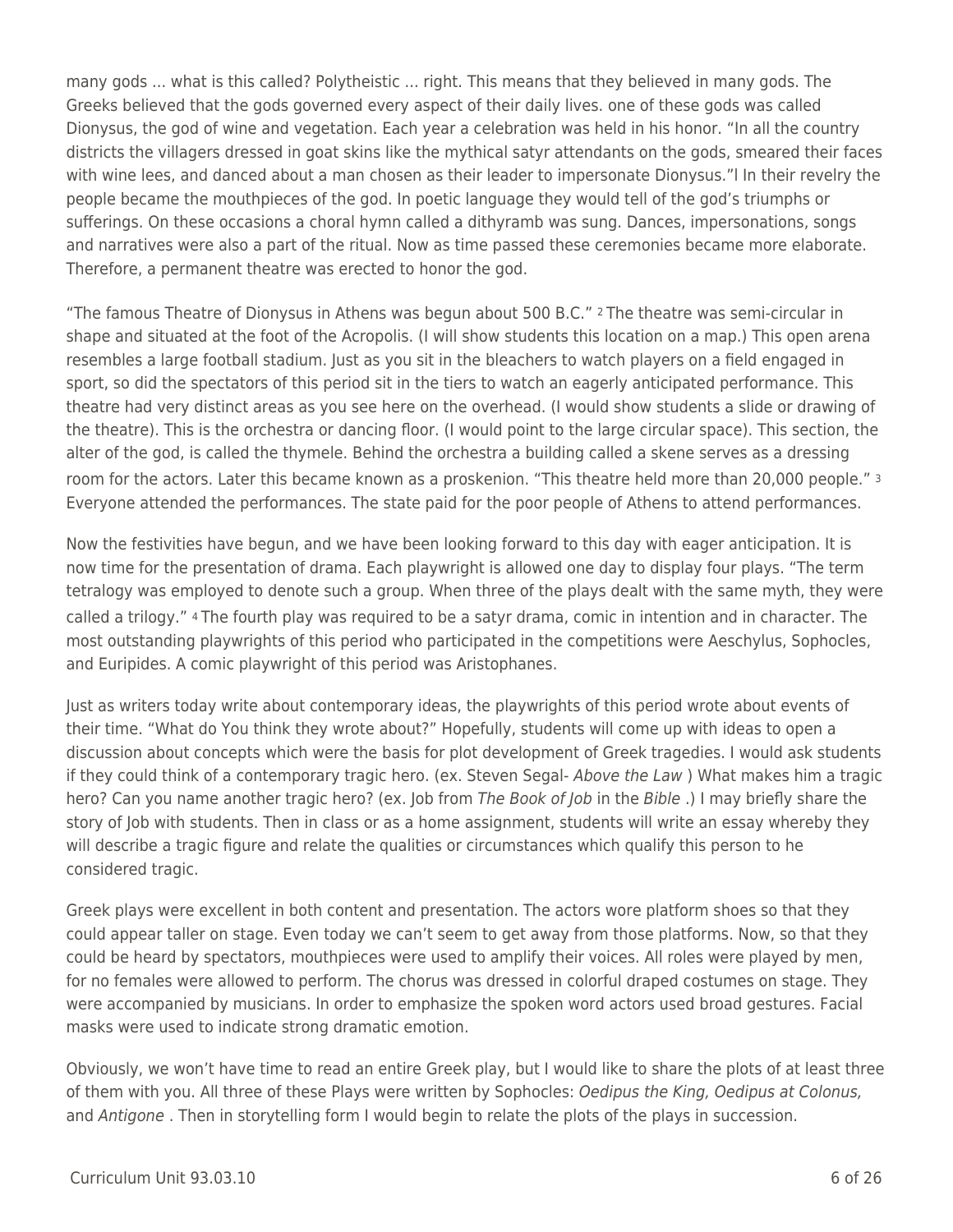Now, I have fun off sections of the three plays and each of you have been assigned a given speech. You will take it home, practice reading it until you feel comfortable with the selection, and attempt to analyze it. Tomorrow come to class with your passage memorized and be prepared to read your analysis to the class.

As a culminating activity, I would like for each of you to select a theme on which to develop a Greek tragedy. Think about your characters. What will happen to them? How will you develop the plot? What tragic end will befall each of them? This essay should be a minimum of 300 words but no more than 500.

## **WEEK 2: The Medieval Period**

At the beginning of the second week I will ask students if they have started to read the first play on their reading list. They should have begun to read Much Ado About Nothing . I would also ask if they have started to think about monologues or scenes for their final projects. Softly, in the background I would play The Love Theme from R omeo and Juliet by Nino Rota or Andre Castalan. I don't know if it would be considered Medieval. but I simply love this piece. Again, students would Prepare to take notes and listen carefully as I begin the week's discussion.

STEP 1: I will attempt to help students to understand what happened to bring about the decline of the Greek Theatre. Then I would like to focus on the period in drama when it was trying to make a come back. I would like for students to identify the types of plays of the period. namely, miracle, mystery, and morality plays. In introducing the play or rather excerpts from the play representing this section, we will be discussing theme. Since the representative play is Everyman the theme here will be death. Also, since the play falls into the category of what would be classified as an allegory, it would be beneficial for students to be able to define allegory.

STEP 2: Here are some suggested questions since drama was reborn in the church, what types of plays do you suppose were written? What do you think comprised the content of the plays? How were the plays presented? Do you think the plays of this period gained a large following? what were some of the issues you think were concerns of the people of this period? Every man or woman has his or her own ideas about death and what it's like. What are your thoughts? Morality, good vs. evil, has been a constant theme since the beginning of time. Do you think good always triumphs over evil? Can you share instances of both sides from other forms of literature?

STEP 3: I want students to understand the nature of Medieval drama. I want students to see that this type of drama developed mainly out of a need for religious expression. I would like for students to be able to envision a display of pageant wagons depicting successive scenes in Biblical episodes. I would like for students to read through passages of the play *Everyman* and tell what the character is feeling or thinking. I would like for students to analyze the stages through which Everyman must pass before coming to the realization of what virtue is most important, according to the play, in the very end.

STEP 4: Students will read passages from the play Everyman so that they will be familiar with the language of it. Students will attempt to analyze specific speeches or dialogues in the play.

STEP 5: The theme of the play will be discussed as we read specific segments which show how Everyman tries to enlist the aid of worldly values to accompany him on his final journey. We will divide the play into three distinct sections, and we will call them The Summoning, The Transformation, and The Final Passage.

STEP 6: Students will be able to define and give examples of a mystery play, a miracle play, and a morality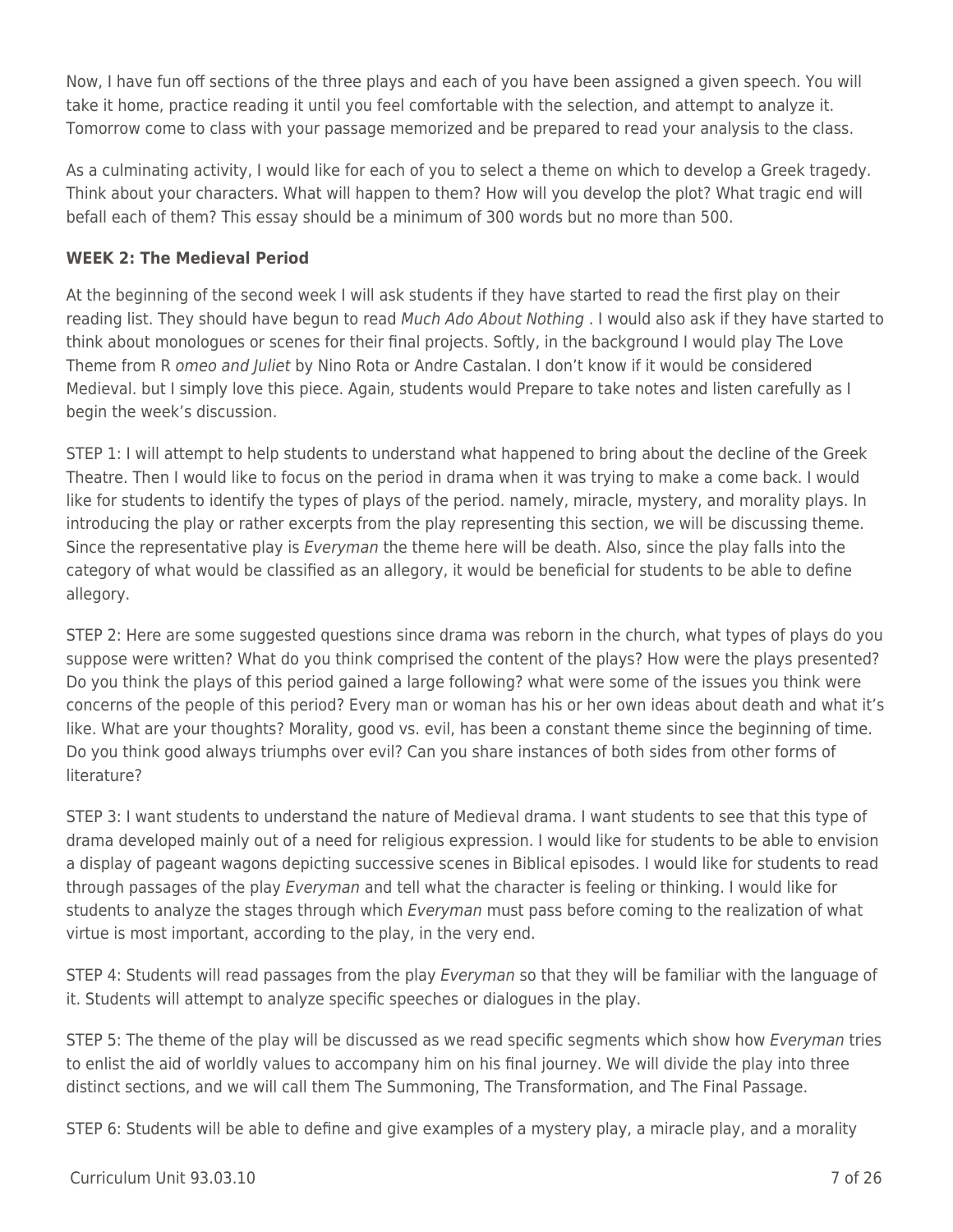play. Students will be able to read and interpret verse taken from a Medieval play.

STEP 7: Students will submit a research report on "The Decline of The Greek Theatre." This will involve library research. Students will prepare thesis statements and attempt to support them in a typed five page report. Mainly, they will focus on the dramatic developments which transpired between the Greek and Medieval period. Students will contemporize the scene which takes place between Everyman and Fellowship. (Lines 205-317)

Though Greek theatre with it's wonderful spectacle left lasting impressions on thousands and thousands of spectators, the glory of this magnificent era sadly passed away. The beautiful temples and amphitheatres fell into ruin. Well, I think this is an ideal question for an assignment. Topic: What happened to Greek Theatre?

Drama remained dormant for several centuries. "About the ninth century A. D. there began to appear in the churches of Europe simple playlets enacted as part of the Easter or Christmas service." 5 As time passed these productions became more elaborate. The trade associations or guilds of the medieval cities became responsible for these elaborate productions. The poets of the period began to compose whole cycles of plays dealing with Biblical events from The Creation to The Judgment Day. "This religious drama was split up in 30, 40, or 50 episodes, and each one was put into the hands of an appropriate guild." 6 "How do you suppose these individual scenes were represented? Right! They were represented on pageant wagons. It was very competitive. You've seen parades haven't you? Well, pageant wagons were very similar to these the only difference being that the wagons were constructed with two levels. The upper level, of course, was used for the dramatization. For what, do you suppose. the lower level was used? The lower level was used for a dressing area."

There were basically three types of plays presented during this period. They were mystery plays, miracle plays, and morality plays. "A dramatization of Biblical events is known as a mystery play; a presentation of an episode in the life of some saint or some prodigy performed in behalf of religion based on church history or tradition is a miracle play. Morality plays were plays which dealt with the struggle for man's soul through the use of abstract or allegorical characters (personifications of the virtues and the vices)." 7

Now for a word on *Everyman*. You have before You copies of the play that we will be reading, discussing, and analyzing as a representative work for this period. Everyman is a play of character conflict. It is a play which deals with struggle between vice and virtue. Everyman confronts dramatically the human horror of death. In fact, at the onset of the play death is imminent. Now, what makes *Everyman* the ideal example of a morality play? Take a look at the list of characters. You see Beauty, Knowledge, and Good Deeds. Abstract ideas such as these are represented as human forms. " *Everyman* is one of the three great English allegories. The other two are Edmund Spenser's Fairie Queene and John Bunyan's Pilgrim's Progress ." <sup>8</sup>

As a means of expediency I have divided the play into three distinct sections. The first section I have elected to call The Summoning. Let's read this section. (Lines 1-65) What is the purpose of the messenger? To what Biblical aspect does he elude in line 15? of what does he warn Everyman? In lines 29-35 what scene does God depict? Interpret lines 42 and 40. Why is God so angry?

An interesting conversation takes Place between Everyman and Death. Two fairly fluent readers will read lines 64-204. I will read the brief passage spoken by God. What does Death tell Everyman? What is Everyman's reaction? How does Everyman try to put Death off? Now the scene which follows this one would be excellent as a choice for a duet scene. (Lines 205-318). The dialogue here is simple and easy to follow. After Everyman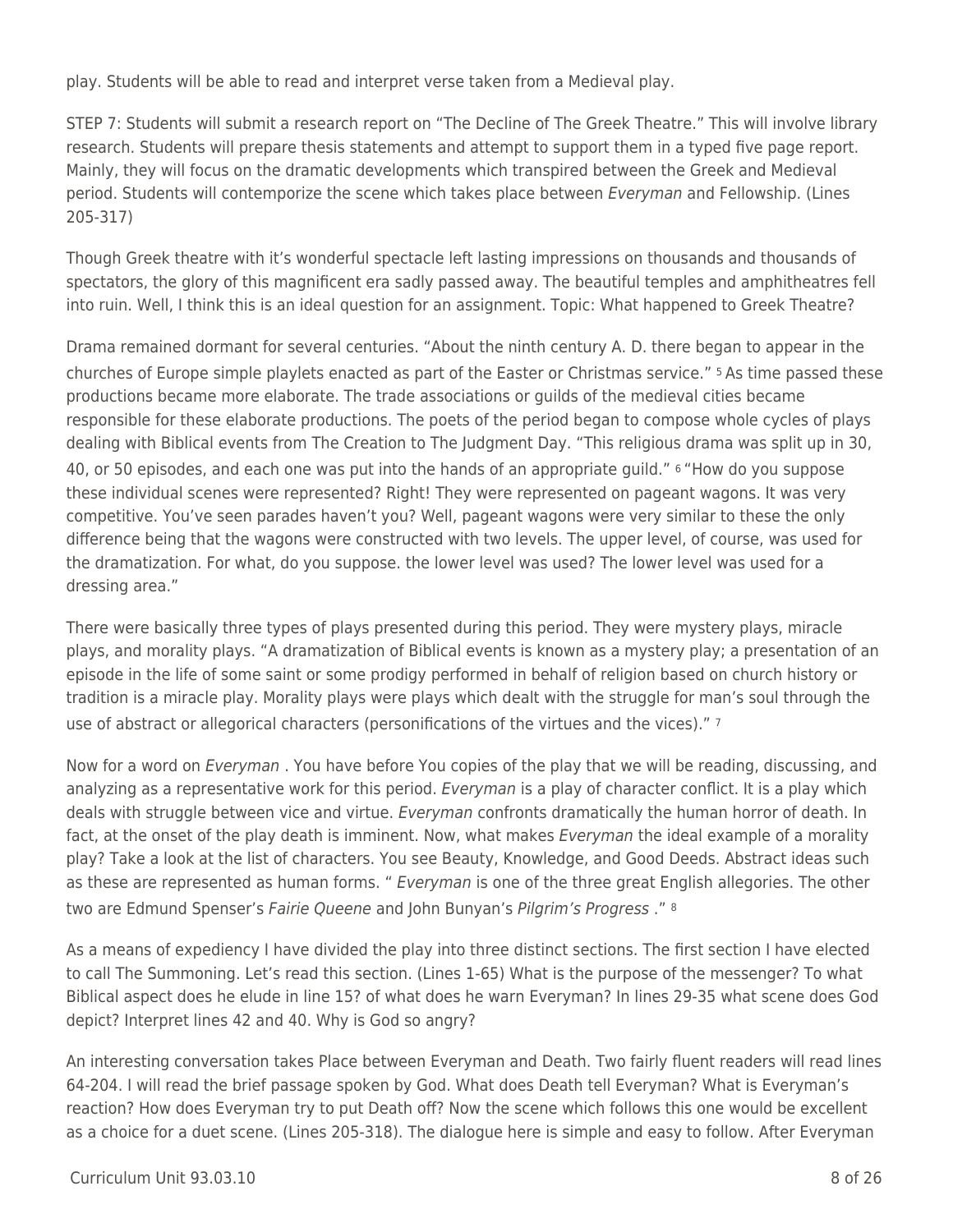is unsuccessful in enlisting the company of Fellowship, so too is he unsuccessful in acquiring the company of Kindred, Cousin, and Goods.

In the next phase of the play which I have elected to call The Transformation, Everyman, through the assistance of Good Deeds, is introduced to Knowledge. Knowledge leads Everyman to Confession where his transformation begins to take place. Everyman begins his penance and Good Deeds rises and walks with Everyman. As Everyman puts on the garment of contrition. he is given the virtues of Discretion, Strength, Beauty, and the Five Wits. All earnestly promise to remain with Everyman.

In the final phase of the Play as Everyman approaches the grave, the virtues one by one desert him. (Lines 785-917). Let's read this final section orally. After this final reading the question which remains is ... By what, according to the play, is the ultimate measure of every man's worth? As a culminating activity, some students will share their written assignments with the class.

## **WEEKS 3 & 4: The Elizabethan Period**

STEP 1: I think it's time for a change in strategy. Instead of opening with a lecture format, I have elected to introduce this period through the use of film. The video is called Introducing Great English Authors, and it's approximately 15 minutes. This is a short film which introduces the Elizabethan Age to students, and it also introduces the great playwright and poet William Shakespeare. At the conclusion of the video I may elect to give students additional notes.

STEP 2: All questions for discussion have been outlined below.

STEP 3: I want students to be able to recall significant biographical facts on the life of William Shakespeare, to read Shakespearean verse with ease and confidence, to follow the message being communicated in speeches or passages of great length, to trace the development of major characters throughout the play, and to relate details in chronological order .

STEP 4: The aspects of dramatic form and style with which I am most concerned are rather difficult for me to explain. My hope is that the students can capture the flair, the eloquence. and wit that can only be found in the style of Shakespeare when they attempt to read his lyric verses.

STEP 5: The age old theme of love will be discussed. I suppose we will have to discuss jealousy, betrayal, deceit, fidelity, the institution of marriage, and relationships, All of these and possibly more can be found in just this play.

## *OBJECTIVES*

STEP 6: Students will be able to describe all characters in the play in written form.

Students will be able to depict the action in the play in individual scenes.

Students will be able to write a detailed summary of the events surrounding the plot of the play.

Students will be able to write a 300-500 word comparative essay based on their reading of the play and a screening of the video.

STEP 7: Students will be evaluated on numbers 2, 3, and 4 above.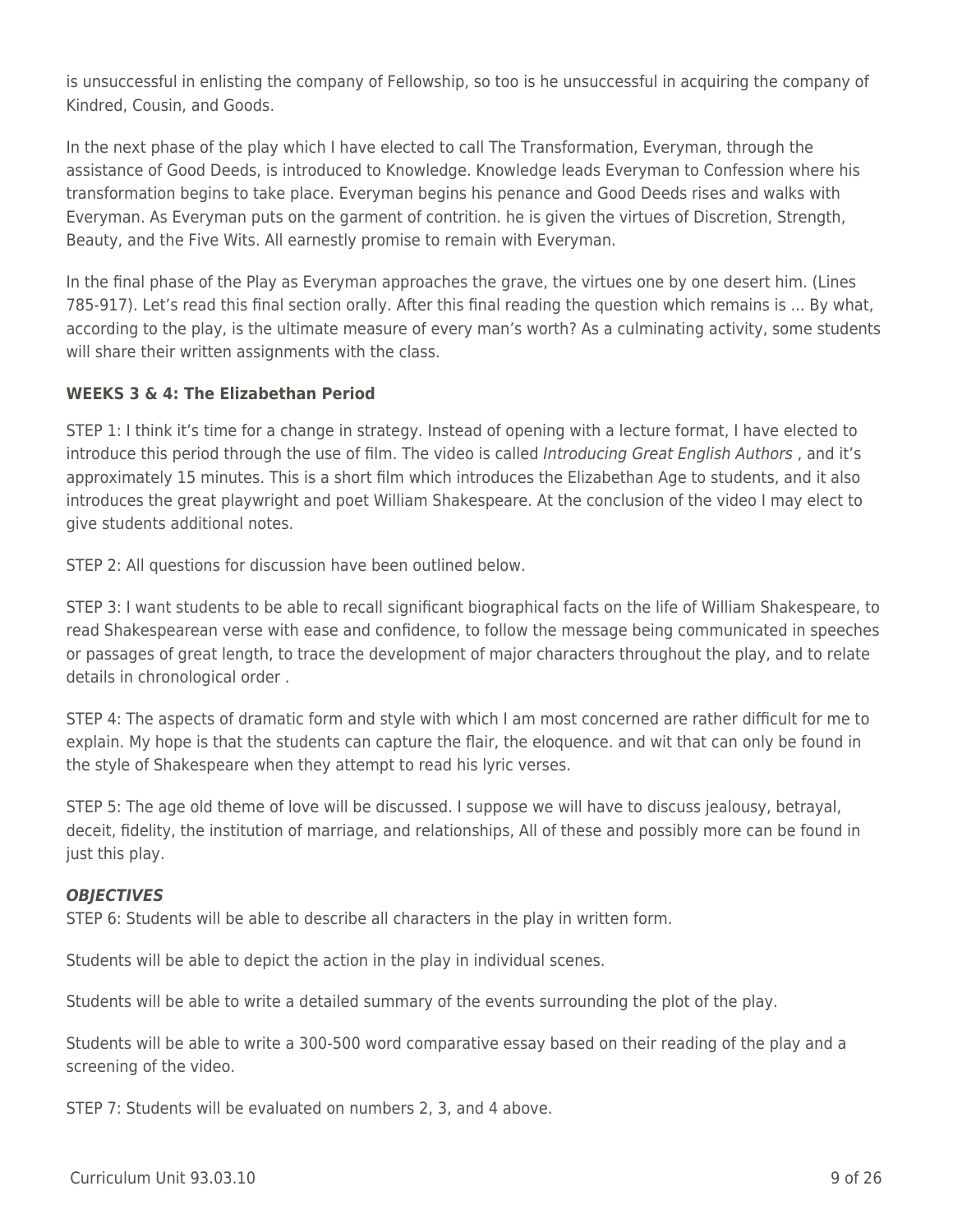## **MUCH ADO ABOUT NOTHING**

DAY 1: Students will view the film and take notes.

DAY 2: Students will review definitions for the following; Setting, Plot, sub-plot, protagonist, antagonist, rising action, climax, falling action, and outcome. DAY 3-7: Discussion of play

ACT 1: SCENE 1

1. In the opening scene of Act I Shakespeare immediately sets the play in motion. He creates an atmosphere of expectation. Where is this evidenced?

2. What news is conveyed which also helps to give information that we may need to understand present events?

3. From her tone and the nature of her description of Benedick, what can we assume are Beatrice's feelings toward him?

4. The action of the play advances with the arrival of Benedick, Claudio, and Don Pedro. Benedick and Beatrice become engaged in verbal banter. What does this reveal about their relationship? 5. The plot is advanced with the arrival of Claudio. What is the significance of his conversation with Benedick? (Is there such a thing as love at first sight?)

6. When Don Pedro enters and hears of the discussion, what does he volunteer to do?

7. What are Benedick's views toward love and marriage? Do you think this is a view typical of most men?

ACT 1: SCENE 2

8. What news transpires between Leonato and his brother in this scene?

ACT 1: SCENE 3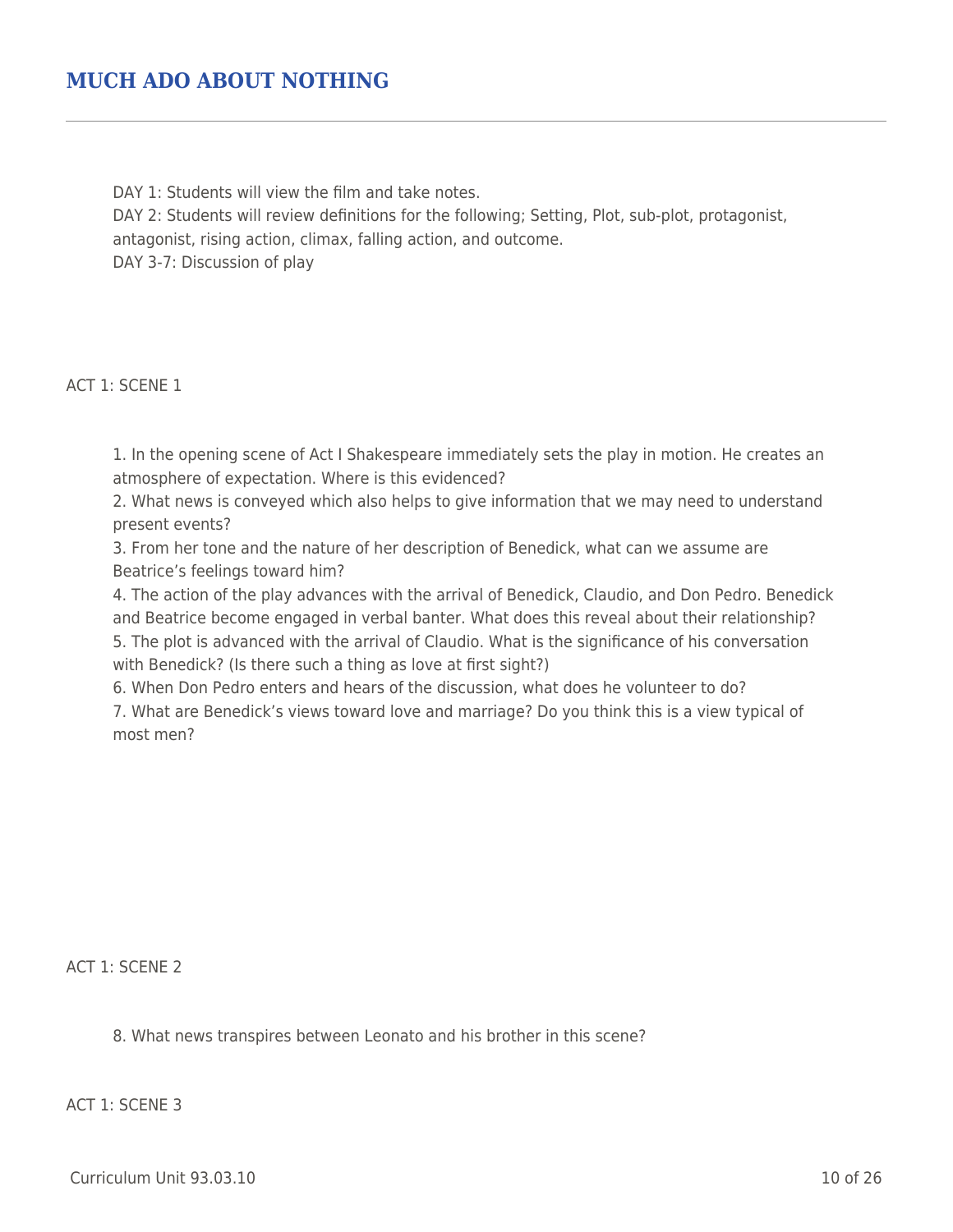9. What news does Borachio bring forth that sets this miserable trio into action?

#### ACT 2: SCENE I

- 10. What does Beatrice believe to be the ideal suitor?
- 11. Don Pedro asks Hero if she will walk with him. What is the nature of his business with her?

12. When Beatrice unknowingly engages in conversation with Benedick, believing him to be a stranger, the topic that is brought up is the subject of Benedick himself. What does Beatrice say about him?

13. John and Borachio recognize Claudio in spite of his disguise. By what name do they address him? To set their evil plot into motion what bits of gossip do they leave with him?

14. After hearing the news to what conclusion does Claudio arrive?

15. Why is the scene which takes Place between Claudio and Benedick necessary?

16. When Don Pedro and Benedick meet, what does Benedick first tell him in relation to his teasing of Claudio?

17. Of what does Don Pedro assure Benedick?

18. At the end of their conversation Benedick tells Don Pedro how ill Beatrice had spoken of him. in brief what were Beatrice's thoughts?

19. As Claudio, Beatrice, Hero, and Leonato reenter, a funny scene takes place between Benedick and Don Pedro. Rather than endure the tongue of Beatrice what does Benedick request of Don Pedro?

20. After Benedick's hasty departure, what announcement is made by Don Pedro?

21. Don Pedro engages in conversation with Beatrice. What question does he asks her and why?

ACT 2: SCENE 2

22. Borachio after hearing the news of the impending wedding tells John that he can cross it. How does he propose to do this?

23. How much does John offer as payment to Borachio?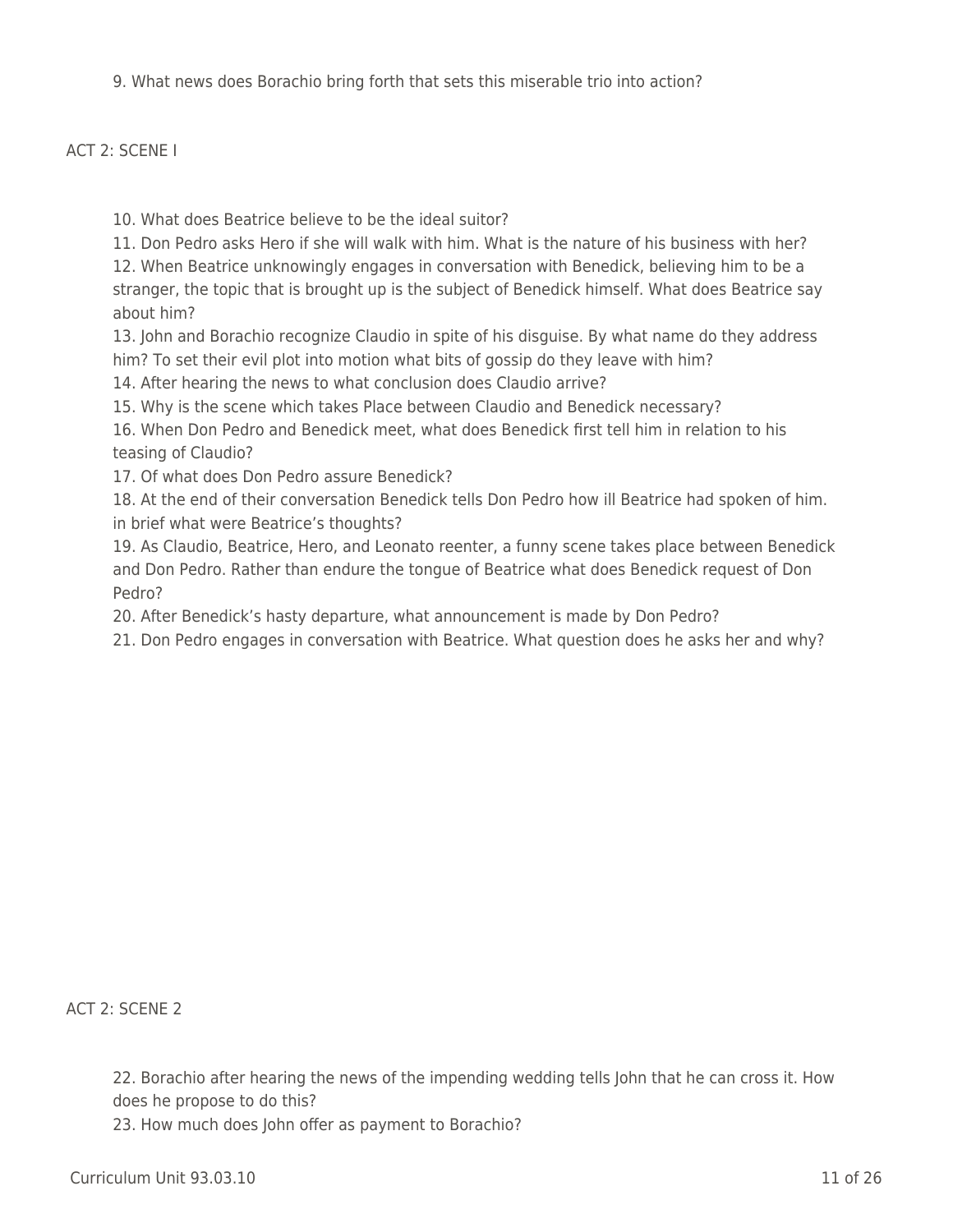24. Benedick while alone confesses his thoughts on the news of Claudio. Examine his speech. What are his thoughts?

25. When Benedick hides what news does he overhear when Don Pedro, Claudio, Leonato, and Balthasar enter? What does Benedick think of Balthasar's singing?

26. As Benedick continues to hide what news does he overhear?

27. What reason do the men offer as to their denial of revealing this news to Benedick?

28. After the bait has been placed on the hook. what is the reaction of the fish (Benedick)?

29. Describe Benedick's behavior when Beatrice is sent to fetch him to dinner.

ACT 3: SCENE 1

- 30. What request does Hero make of Margaret and why?
- 31. Of what does Hero advise Ursula?

32. How do Hero and Ursula bait the hook for Beatrice 33. What reason do the women offer for refusing to divulge this

information to Beatrice?

34. What counsel does Hero plan to give Benedick?

35. when Beatrice hears these new developments, what is her reaction and what does she say?

#### ACT 3: SCENE 2

- 36. Don Pedro and Claudio tease Benedick. Though they believe him to be in love. of what does
- Benedick claim to be the nature of his problem?
- 37. Why does John approach his brother Don Pedro and Claudio?
- 38. How is the mood of the Play shifted in this scene? Explain in detail.
- 39. What is your immediate impression of Dogberry?
- 40. Of what does he instruct the men?
- 41. Conrade and Borachio enter. What according to Borachio. were the three pieces of evidence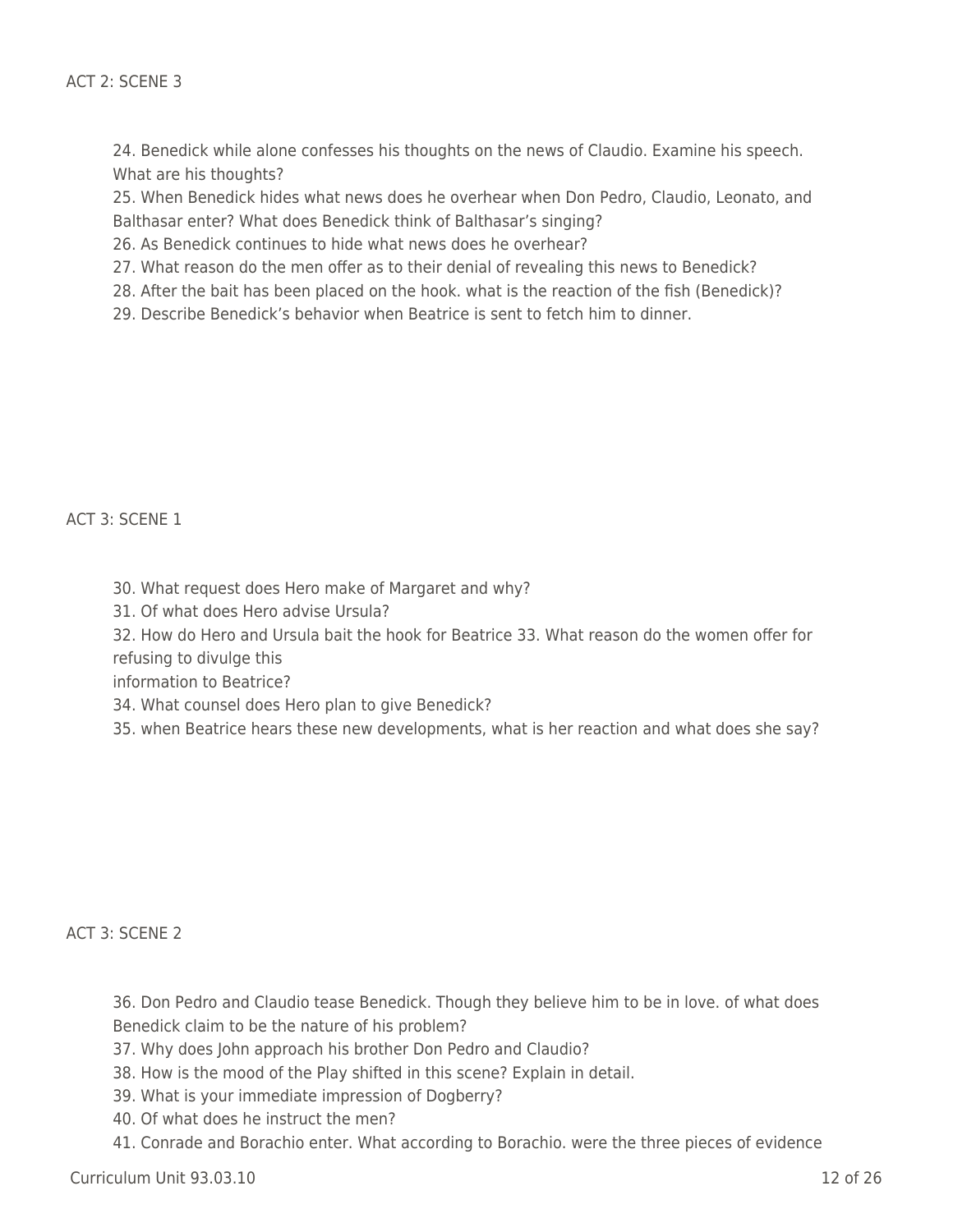### ACT 3: SCENE 4

42. It is the day of Hero's wedding, and she is trying to make a decision as to which gown she will wear. What other topics of conversation are touched upon?

- 43. How would you characterize the role of all three women in this scene?
- 44. what news does Dogberry present to Leonato? How does he instruct them?

ACT 4: SCENE 1

45. During the wedding ceremony when Claudio is asked if he has come to marry Hero, he responds "No." Was his respond received seriously? Explain.

46. When the Friar asks if there is any reason why the two should not be joined, Leonato answers for Claudio. How does Claudio react to this response?

- 47. Of what does Claudio accuse Hero?
- 48. How does Don Pedro reinforce Claudio's accusation?
- 49. How does this news affect Hero?
- 50. What convinces Leonato of Hero's guilt?
- 51. What is the Friar's plan?
- 52. What do Beatrice and Benedick reveal to each other?
- 53. What request does Beatrice make of Benedick?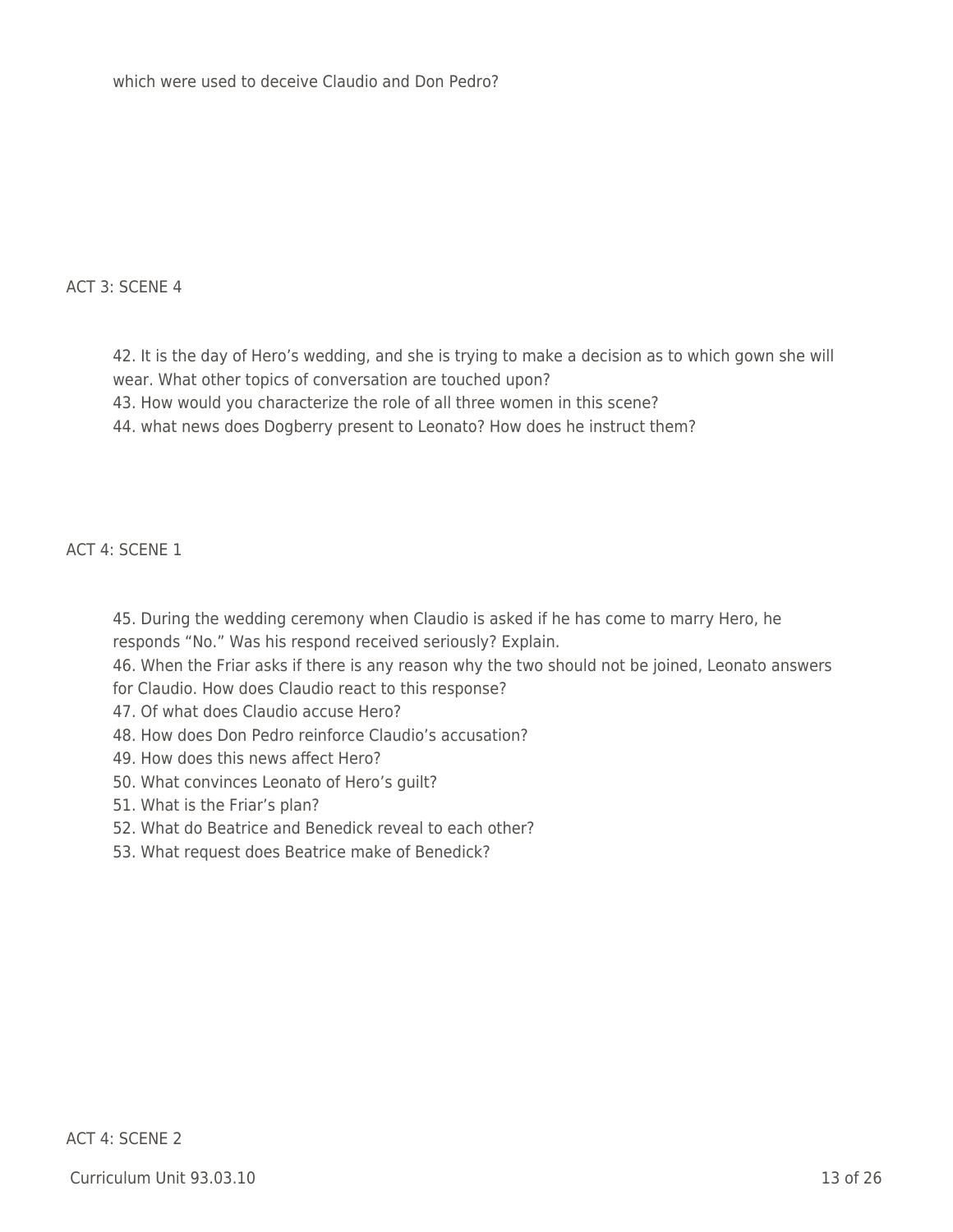54. What information is brought forth by the first and second watch?

55. What news does the sexton bring forth?

ACT 5: SCENE 1

56. Leonato and his brother, Antonio, encounter Claudio and Don Pedro. Of what does Leon accuse Claudio?

57. How does Antonio show his loyalty and support for his brother?

58. To what do Claudio and Don Pedro attribute Benedick's "angry look?"

59. When Dogberry, Verges, and the Watch approach Don Pedro and Claudio with Borachio and Conrade, what does Borachio confess?

60. When Leonato and Antonio return does Leonato believe Borachio to be the only villain in this foul plot? Explain.

61. What request does Leonato make of Claudio to atone himself for the part he played in bringing about Hero's death?

ACT 5: SCENE 2

62. Benedick tells Beatrice that he has challenged Claudio. Then on a romantic note he asks her "which of my bad parts dids't thou first fall in love with me?" 63. At the end of this scene what news is brought by Ursula?

ACT 5: SCENE 3

64. Claudio fulfills his promise to Leonato. What does he promise to do yearly?

65. What request does Benedick make of the Friar?

66. What is Claudio's reaction when Hero is unmasked? Don Pedro's?

67. Describe the scene that takes place between Benedick and Beatrice.

68. As in the beginning of the play we hear news which comes from a messenger. What news brings forth the final curtain?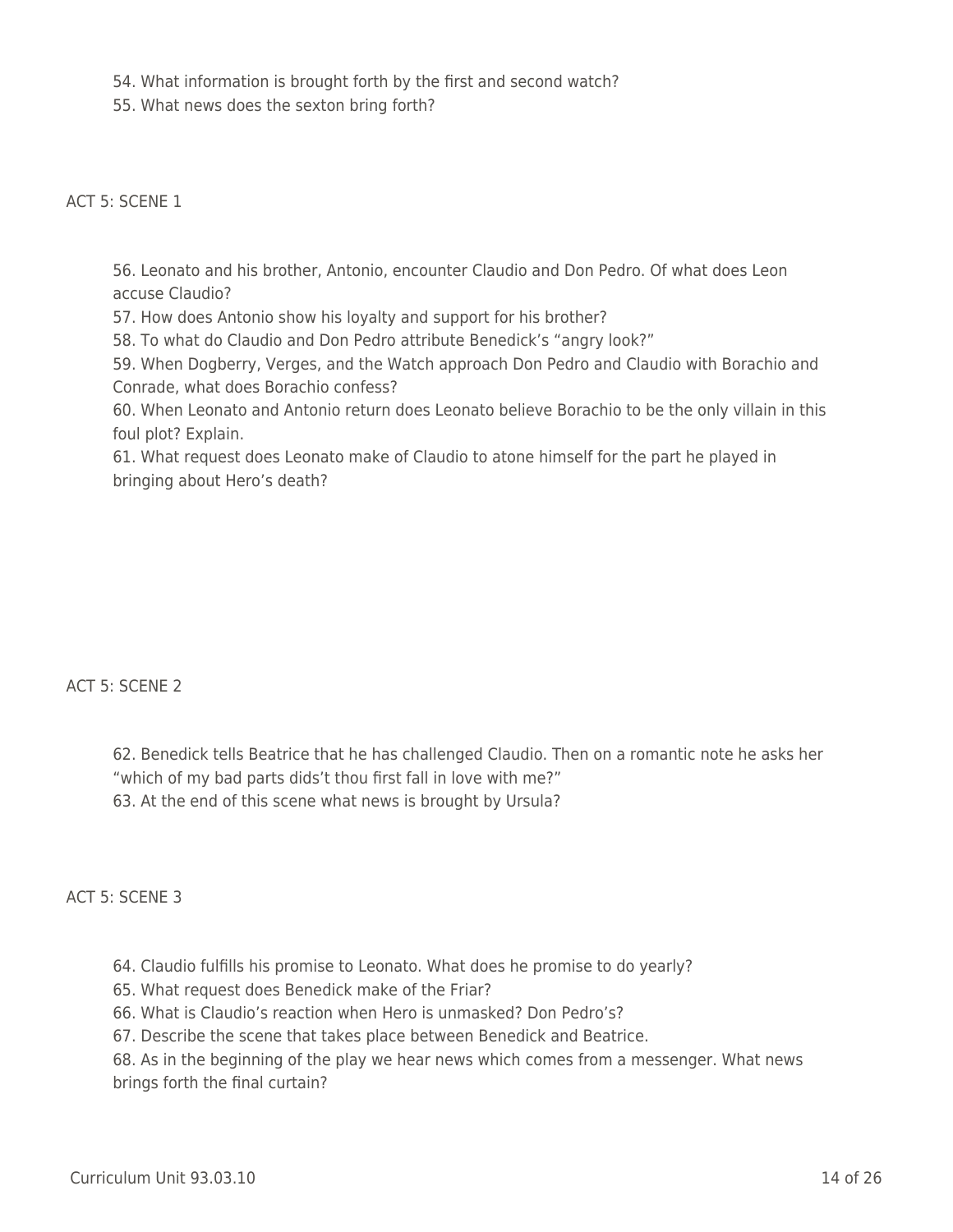### **WEEKS 5 & 6: The Modern Theatre**

STEP 1: "Are You working on your Projects? If You need ideas or suggestions please come and talk to me. You should be completing the reading of The Colored Museum by George C. Wolfe." This week I will share information with students on The Modern Theatre. I want to get students out of their seats this week by having them participate in theatre games and improvisations. I would like to have students read and walk through scenes from three contemporary plays. I have chosen scenes from Henrik Ibsen's A Doll's House, George Bernard Shaw's Arms and the Man, and Tennessee Williams' The Glass Menagerie. Scenes selected from the plays will be viewed on video, and students will be able to compare the live performances with the interpretations of the actors on the screen.

STEP 2: After giving students background information on each of the plays and the characters, I think I would ask students how they might play the role. Here are the specific questions:

- 1) How would you describe yourself both physically and emotionally?
- 2) How do You feel about yourself?
- 3) How do you feel towards your situation?
- 4) What do you want?

5) How can your movements help you to achieve your desired goal or goals? Well. this is called writing director's notes, and this is what you will be doing for each scene.

STEP 3: This week I will concentrate on character development, movement, and interpretation. I would like to see students really get into character and try to experience what that character is feeling.

STEP 4: The aspects of dramatic style which most concern me this week are stage presence and delivery. The main question that the student should asks him or herself is ... Is this character believable?

STEP 5: When I explain the content of each of the plays I think the students will get a better idea of what is expected in the individual scenes. I will talk briefly about the themes in each of the plays, but this will not be the focus of this week's activities.

STEP 6: Students will be able to read and analyze a dramatic scene. Students will be able to write director's notes for a dramatic scene. Students will be able to compare and contrast two distinct forms of a dramatic scene.

STEP 7: Students will be evaluated in three areas this week: a) Participation b) Written Director's Notes c) Essay of Comparison & Contrast.

"This is going to be a great week! Are you ready to have fun? Let's engage in a few warm-up activities before I introduce the lesson for the week. I learned these warm-up activities in my seminar this past summer. The first one is called mirroring. I saw this one on the Lucy Show one time, and she was great. Red Skelton,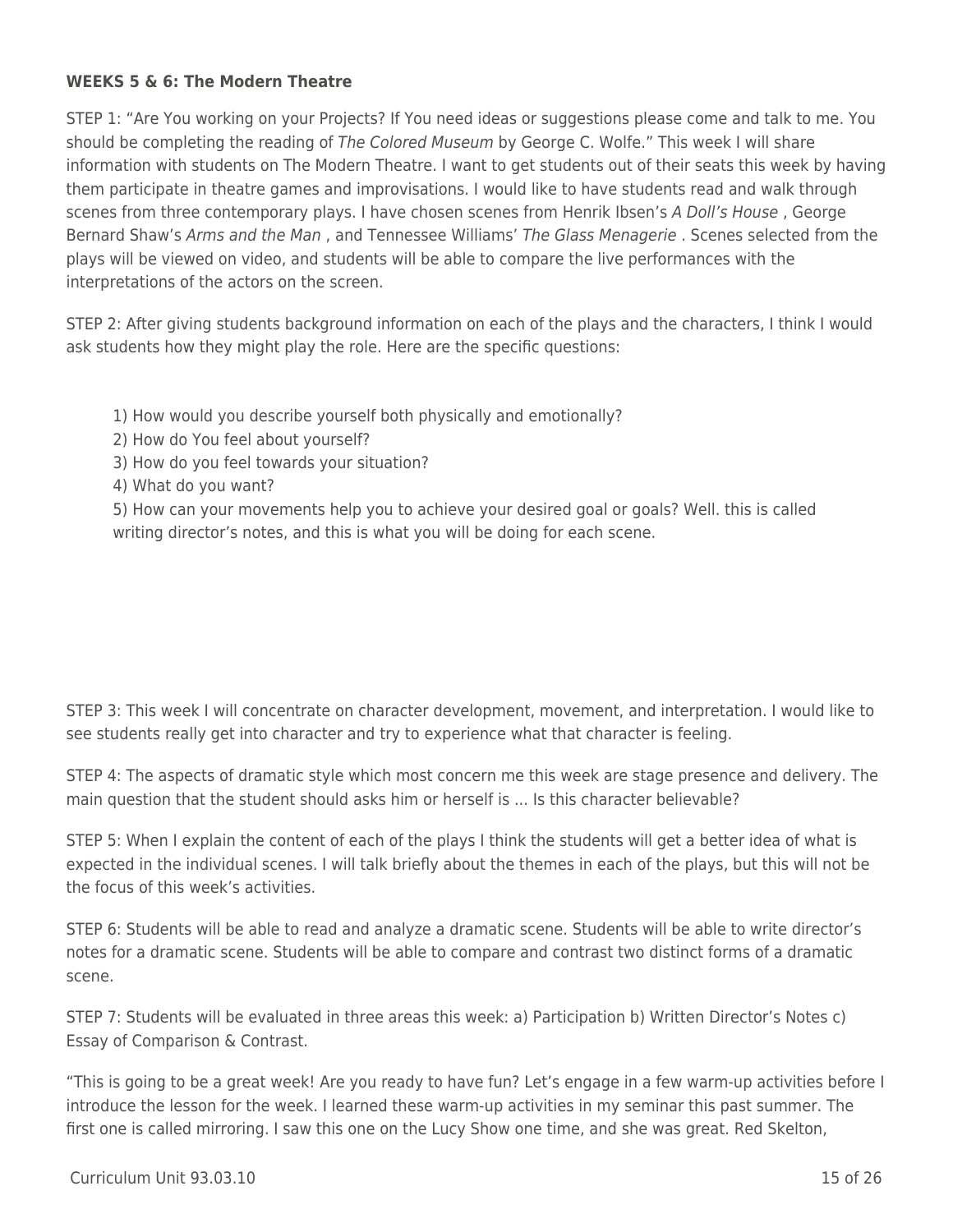another great comedian was also excellent with this. Everyone gets up and gets a partner. One person is the leader and initiates the movements while the other person tries to imitate as perfectly as possible." After a few minutes. the roles are reversed. "For our next activity we are going to create a moving collage with sound effects. Each person will come up to the front of the class and engage in a movement which complements the movement of the previous person. Also remember to add sound to your movement." This continues until the entire class is involved. "The next activity is my all time favorite, and I'm sure you will enjoy it. one person will assume the movements of an animal or character and continue to move in this manner until the next person in line has mastered the movements. He or she will then transform the character and will relinquish it only when the next person in line has assumed it." (At your discretion you can add more games or improvs.)

Now let's talk about the Modern Period in drama. The man who is actually credited with coming up with a formula which helped to set the stage for the basis of successful contemporary plays is a prolific playwright named Scribe. "Scribe wrote more than 400 vaudeville sketches, plays, and operas between 1830 and 1860." <sup>9</sup>Scribe wrote plays which catered to the taste of his middle-classed audience. and because of this he was immensely popular. In 1836 Scribe was elected to the French Academy. The following words justify his dramatic philosophy. "You go to the theatre, not for instruction or correction, but for relaxation and amusement. Now what amuses you most is not truth, but fiction. To represent what is before your eyes every day is not the way to please you; but what does not come to you in your usual life, the extraordinary. the romantic. that is what charms you, that is what one is eager to offer you." 10 In essence, I think his philosophy sums up our need not only for the live performances of the theatre but also the moments of escapism we experience while watching a movie.

One person who rebelled this form of "escape philosophy" was Henrik Ibsen, a playwright considered to be the father of the modern drama, and the writer of the first play we will be discussing this week, A Doll's House (1879). When he presented this play in the late 1800's, a dramatic bomb exploded. Well, you will see what caused the great uproar when we get to the play. Ghosts (1881). and An Enemy of the People (1882) were even more explosive.

In history you have studied the period of Industrialism. During this period of rapid development there was also the growth of democracy, the rising influence of science in the modern world, and the emergence of new problems. All of these called for dramatic treatment. "Modern dramatists represented life on stage not only in realistic terms but in naturalistic terms, stressing the sordid, ugly aspects "scientifically" and presenting human beings as helpless victims of biological social. and economic forces." 11

This new approach gave rise to Free Theatres being established in Paris, London, Berlin, and Moscow. In fact, in Moscow the famous Moscow Theatre was established and the most influential leader of realism, Stanislavsky, developed the Method approach. This is where the works of the famous Anton Chekhov were produced.

As we move into the twentieth century we see dramatists who produce an interesting spectrum of romantic. fantastic. and realistic elements in their Plays. Tennessee Williams, playwright of The Glass Menagierie (1944). belongs to this category of renowned playwrights.

Now let me tell you about the plays. the characters, and the scenes we will be focusing on during the next three days.

A Doll's House is a play which deals with the institution of marriage and the position of women. Nora, the main

 $Curir$  Unit 93.03.10  $\qquad$  16 of 26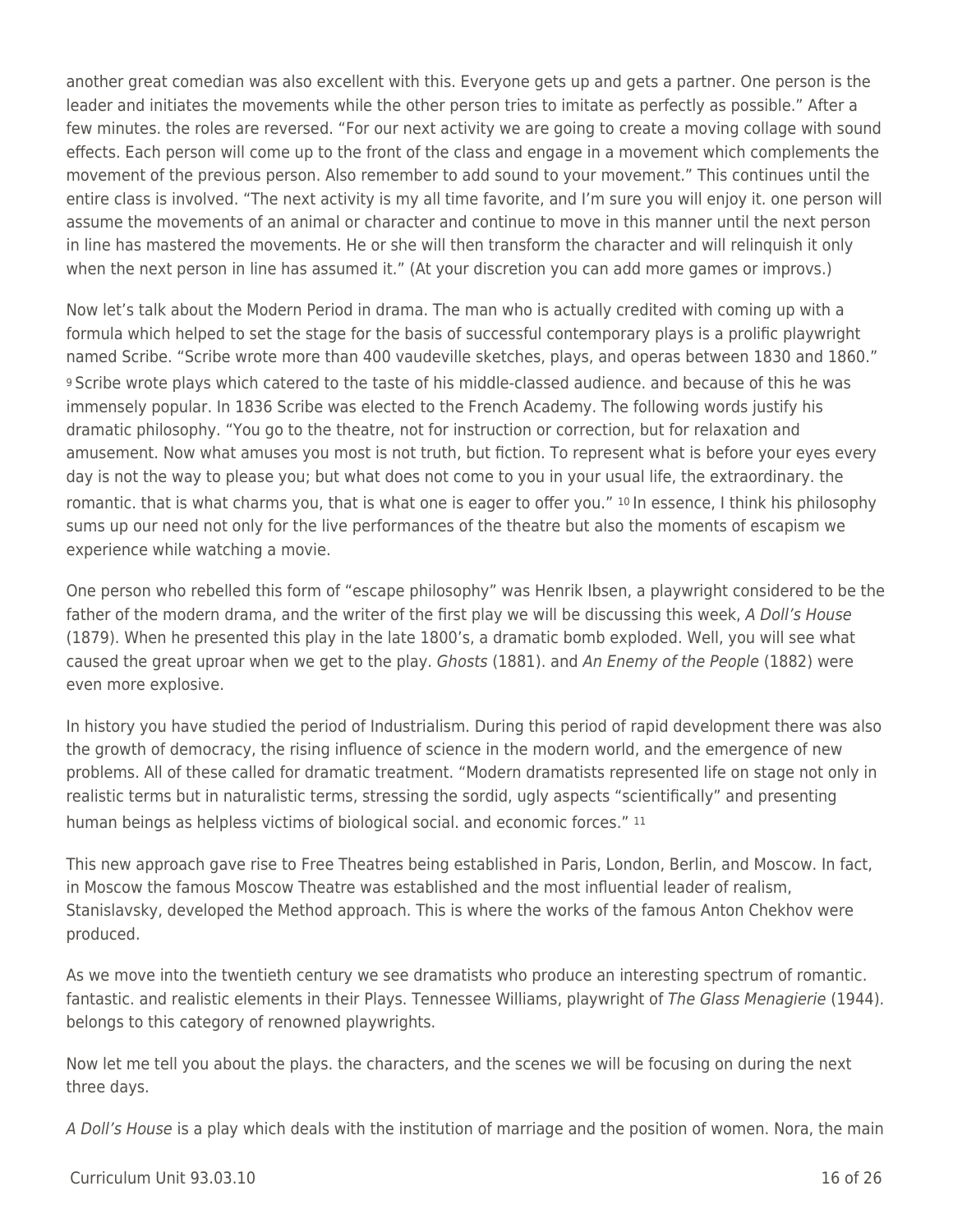character, is faced with a dilemma which she elects to hide from her husband. she forges her father's signature on a promissory note in order to get money to move Torvald, her husband to a warmer climate in the hopes of saving his life. Krogstad, an employee of Nora's husband. transacted the agreement and later discovered that the date next to the signature was not consistent with the untimely death of her father. Krogstad. in the hopes of furthering his career, threatens Nora with exposure if she does not speak favorably in his behalf so that he can gain a promotion from Torvald. Nora gains no favor with Torvald. Her friend, Christine tries to assist Nora since she at one time was romantically linked with Krogstad. Unfortunately, Torvald, in spite of Nora's engaging distractions, retrieves a letter revealing all that was written by the disappointed and disillusioned Krogstad. Torvald lashes into Nora unmercifully. In the final scene Nora leaves her husband and children. You can imagine the shocking controversy this play caused. It was simply unthinkable for a woman to desert her family particularly during this time. A contemporary counterpart would be Kramer vs.. Kramer.

## **ARMS AND THE MAN**

This is a light hearted romance that is situated against a background of war. A young woman meets a soldier who is fleeing for his life. He climbs the balcony and enters her chamber. He holds her at bay with an empty pistol. When the house is searched in an attempt to find the fugitive, the young woman protects him with the assistance of her mother, they hide him and help him to escape the following morning. The young woman's father and her suitor return from the war with the story of a Swiss soldier who managed an escape with the aid of two women. The suitor makes advances on Louka, the servant and Louka reveals that the object of his affection has a secret lover. The Swiss soldier returns to the home of the gracious women who rescued him. This Petkoff household is where he arrives to return a coat which was lent to him. Serguis, the suitor, feeling betrayed, confronts Bluntschli. the soldier. acting on his news from Louka. All is revealed when the young woman, Raina, tells Serguis she witnessed the scene between he and Louka in the courtyard. Bluntschli is discovered to be the chocolate cream soldier. In the end all is well. Louka gets Serguis, Raina gets her chocolate cream soldier. and Nicola, the other servant who was intended for Louka, gets to be the manager of one of Bluntshli's hotels.

The Glass Menagerie by Tennessee Williams is one of my favorite plays. There are only 4 characters in the play. Amanda Winfield, the mother, lives in the past. She recalls suitors from her younger days. Her husband took off one day and never came back. Her son, Tom, feels trapped and somewhat resents the dependence of his mother and sister on him. Laura, the daughter and sister, had pleurosis as a child, and it left her crippled. She's shy and withdrawn, and she escapes into a private little world that is filled with glass. Laura cherishes her Glass Menagerie. Excitement builds in the play when Tom invites a co-worker over to the house. Laura is finally getting a gentleman caller. This is the scene we will focus on in class. In the end Tom. like his father, leaves home and proceeds to travel from place to place. No matter where he goes he can not shake the memories of his past and his sister Laura.

Students will write director's notes for the following scenes:

a) Arms and the Man , Act I, Raina and the soldier b) A Doll's House Final scene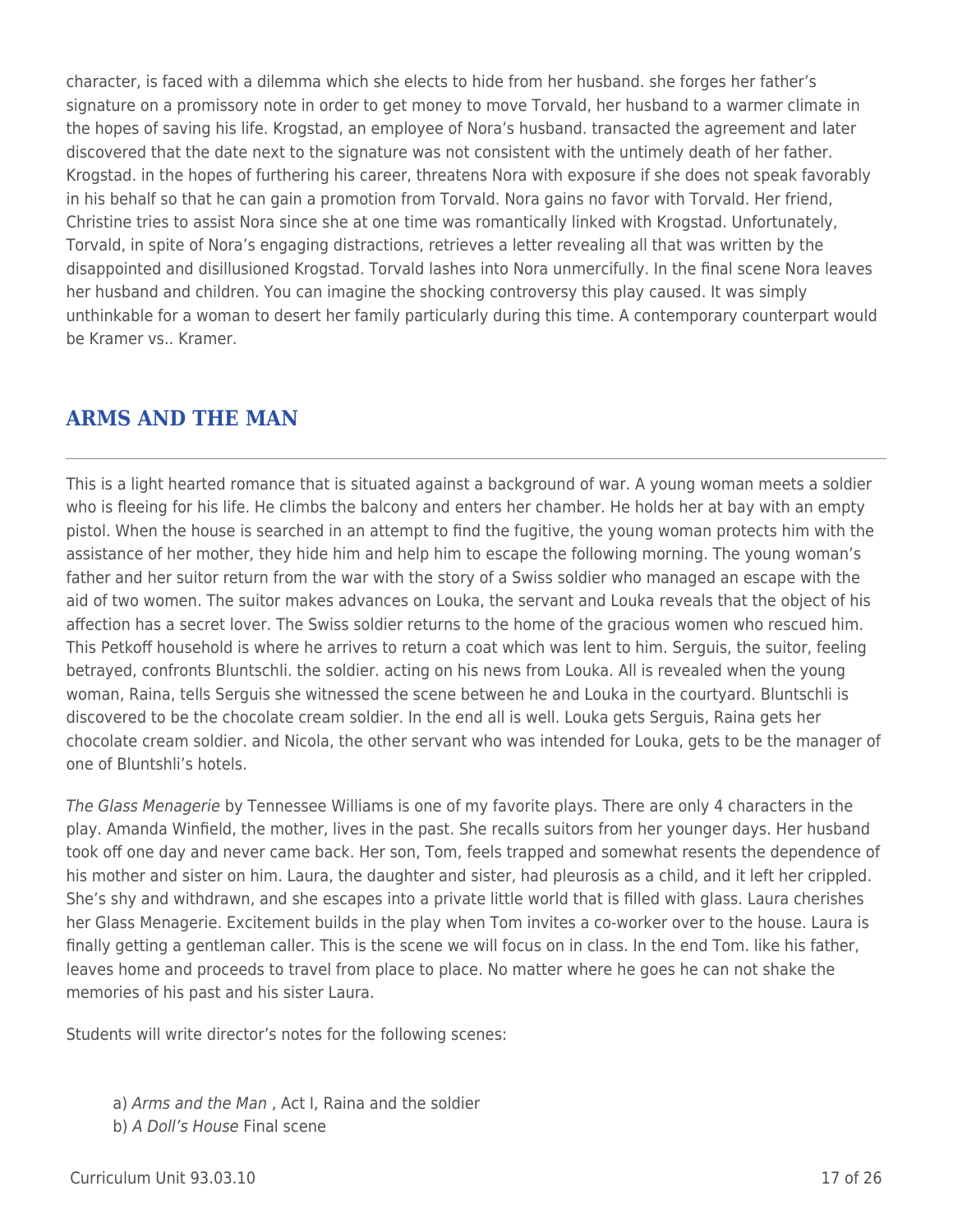As a culminating activity the select scenes will be shown in class. Students will then select one of the plays to complete a comparative analysis.

#### **WEEKS 7 & 8:** *The Colored Museum*

STEP 1: This week we will be focusing our energy on George C. Wolfe's The Colored Museum . I will attempt to guide students through the reading of exhibits. I would like to get students to think about the characters and how they would interpret the roles of each.

STEP 2: For each exhibit I have attempted to outline specific questions on which to base discussions. As I continue to analyze the exhibits. I may add more questions. Some questions may come from the discussion itself.

STEP 3: I want students to grasp the underlying meanings found in the dialogue spoken by the characters.

STEP 4: I think I am most concerned with the freedom of dramatic expression as it is a strong characteristic of these individual pieces. Sometimes strong language is used to make a point or to reinforce character, and I think this has to be taken into consideration in these selections. Students should not, however. yet carried away when writing their own scenes. The language should be colorful, lively, and character appropriate.

STEP 5: The themes in the selections are quite varied. one does prevail in all of the selections, and this is a theme which centers around either an acceptance or a denial of one's culture.

STEP 6: Students will be able to discern motive in relation to character. Students will be able to write directory notes describing how a specific scene should be done. Students will be able to write original scenes based on a real life character.

STEP 7: Students will be evaluated on their original scenes and director's notes.

#### **"Git on Board"**

How would you play the role of Miss Pat? At what point in the monologue would you incorporate movement? At what points would you use sarcasm in your tone? Would you be able to perform the Watusi or the Funky Chicken? Would you know how to introduce James Brown and the Fabulous Flames? What do the drums signify or represent, and why is Miss Pat so adamant about them? When Miss Pat makes the crack about being millionaires to what myth is she alluding? How does Miss Pat point out yet another sterotypical myth in relation to what is considered standard vs.. non-standard English? Miss Pat covered an entire history of war from past to present day. How does she reveal her feelings toward this phase of history? What did you think about this scene?

#### **"Cookin' with Aunt Ethel"**

Of what is this section a spin-off? How do you envision Aunt Ethel? Analyze each verse of Aunt Ethel's song. What idea or message is she trying to get across in each one? Hopefully. this will open a discussion which deals with skin color, texture of hair, music (African-American), the issue of slavery, anger and displacement.

 $C$ urriculum Unit 93.03.10  $\qquad$  18 of 26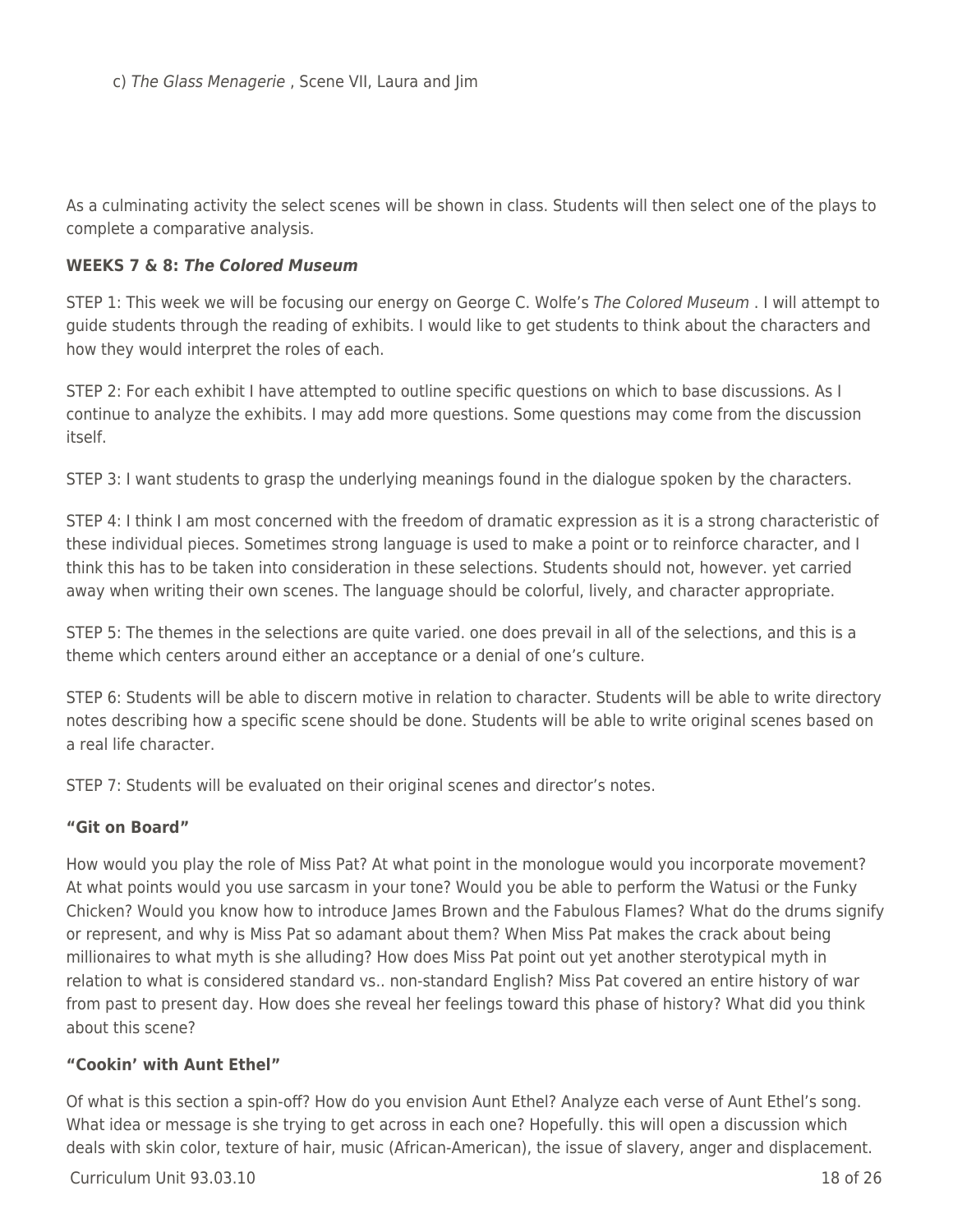## **"The Photo Session"**

Did You understand the underlying meaning in "The Photo Session?" What is it? Convey this meaning or message in two well organized paragraphs.

### **"A Soldier With A Secret"**

This is an ideal Piece for a monologue. what did you think about this piece? Did Junie die and come back? In what war do you suppose Junie found himself, and what line or lines help you to arrive at this conclusion? Junie makes a statement about war and how it changes people. Can You relate to this? Do you know of someone who was affected by the horrors of war? What really happened to Junie?

#### **"The Gospel According to Miss Rojo**

How would you describe Miss Roj? What is Miss Roj talking about? Family relations ... Are there any for Miss Roj? To what power does Miss Roj make reference? Miss Roj's sensitivity is revealed as he becomes more immersed in alcohol. What are some of the things that concern Miss Roj? How does Miss Roj make You feel? (Let me see who I can get to tackle this piece.)

#### **"The Hairpiece"**

This is another scene that would he an excellent choice for that final week. Students will be called on to walk through this particular segment. At the end of the first reading, suggestions from the class would be taken into consideration before attempting a second reading.

#### **"The Last Mama On The Couch Play"**

Can You think of the three major works on which this segment is based? Can You compare the characters to their counterparts? What conclusion can we draw from this piece?

#### **"Symbiosis"**

What does symbiosis mean? Did you look it up? When the man says that Soul on Ice has been replaced with The Color Purple what is he implying? Why is the man throwing away remnants of his past? Describe the struggle that takes place between the man and the kid? What does the kid represent? What is the man trying to achieve or accomplish? Does he?

#### **"Lala's Opening"**

Of whom does Lala remind You? Why did she have to leave her native land? Can you think of an African American author who left America for the same reason an Lala? What does Lala have in common with the man in Symbiosis?

#### **"Permutations"**

What does Permutations mean? How would you interpret this segment? Is the egg symbolic? If so. what does it symbolize? When Normal says that her babies will fly, what is she implying?

#### **"The Party"**

Everything comes together in the final scene. What is Topsy's ultimate message? To what does the madness refer?

#### *(RECAPPING THE ASSIGNMENTS)*

 $C$ urriculum Unit 93.03.10 19 of 26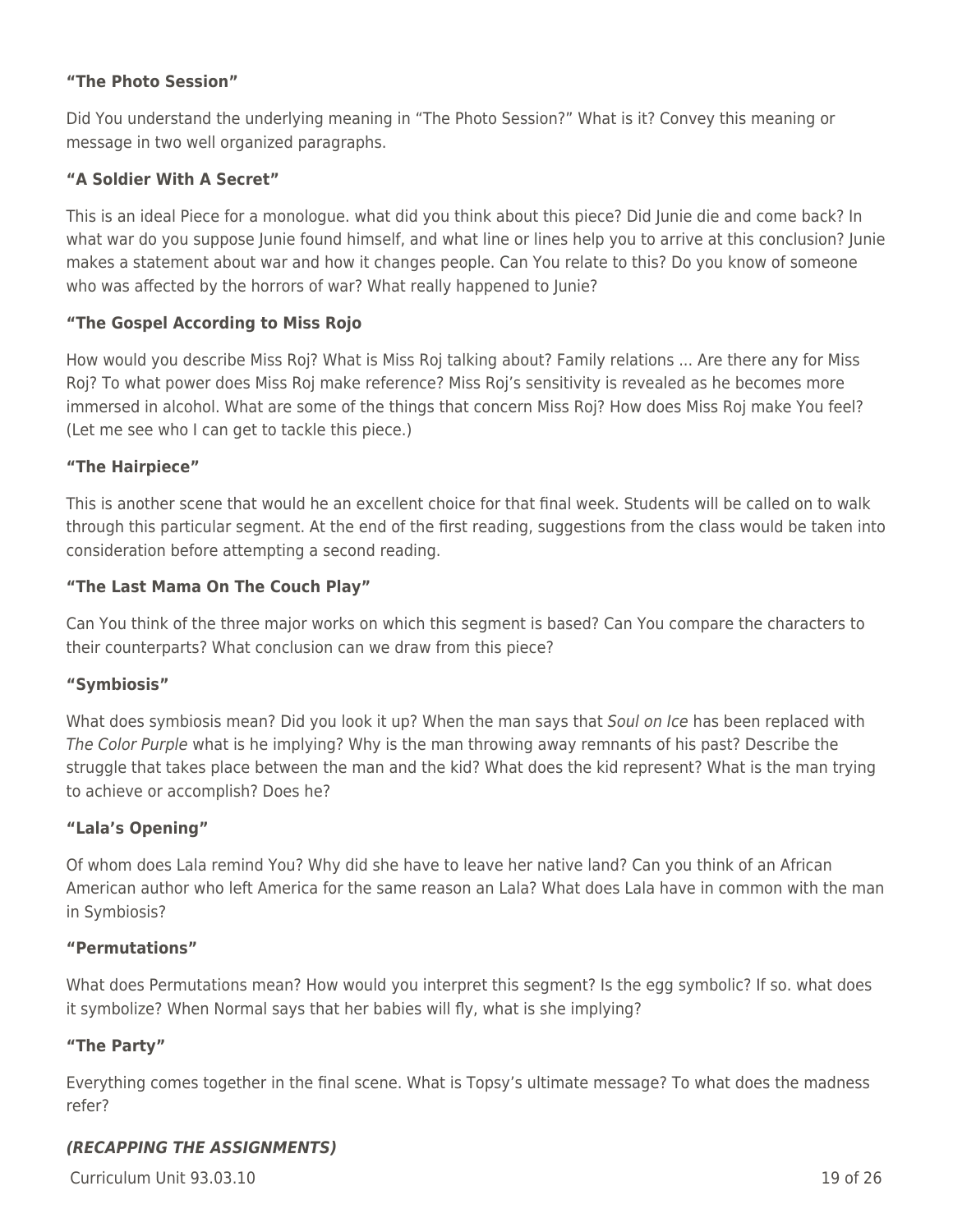- 1. Select one of the scenes above and write director's notes for it.
- 2. Select one of the characters and write a letter explaining your thoughts about what the character is feeling.
- 3. Write a scene based on a character. You think, would be appropriate for The Colored Museum .

### **WEEK 8:** *My Children! My Africa!*

This is the most moving and powerful play I think I've ever had the pleasure of reading. I thoroughly enjoyed the language. the intellect, the emotion, and the heart that was found in this excellent drama. I truly admire Mr. Fugard's style and artistic genius. Music for this section will be Carly Simon's theme from "Working Girl."

STEP 1: In order to begin the week's activities we will use a brainstorming approach to discuss what we know about South Africa. Each student should have before him or her articles found through research which tell of events which have occurred in South Africa. We will attempt to discuss the following issues and topics:

- 1. First of all, where is South Africa? (Locate on map).
- 2. What do we know about South Africa? (Population, size, language).
- 3. What do we know about the political and social situation?
- 4. Do we know about the historical background of the country?
- 5. How does the educational system in South Africa compare to our own?
- 6. What do we know about the culture, tradition. values. and ideas of this country?

STEP 2: After exhausting what facts we are able to discover about the country, I would then present our two quest speakers to the class. One is a student in our school who originally hails from South Africa. He has been living here for one year and he continues to communicate regularly with his friends in his native land. His name is Dini Mda.

Our second quest speaker is a friend and fellow colleague who has traveled to over thirty countries. She is one of the most vibrant and energetic speakers I have ever had the pleasure of witnessing. She holds a PhD. and is presently teaching history at Wilbur Cross Senior High and Southern Connecticut State University. Students please welcome our own Mrs. Cynthia McDaniels.

STEP 3: I want students to understand events surrounding the setting of the play. I want them to recall specific historical events that have taken place in South Africa. I want them to be able to trace the development of the three major characters from the beginning of the play and understand the place at which each arrives at the end of the play.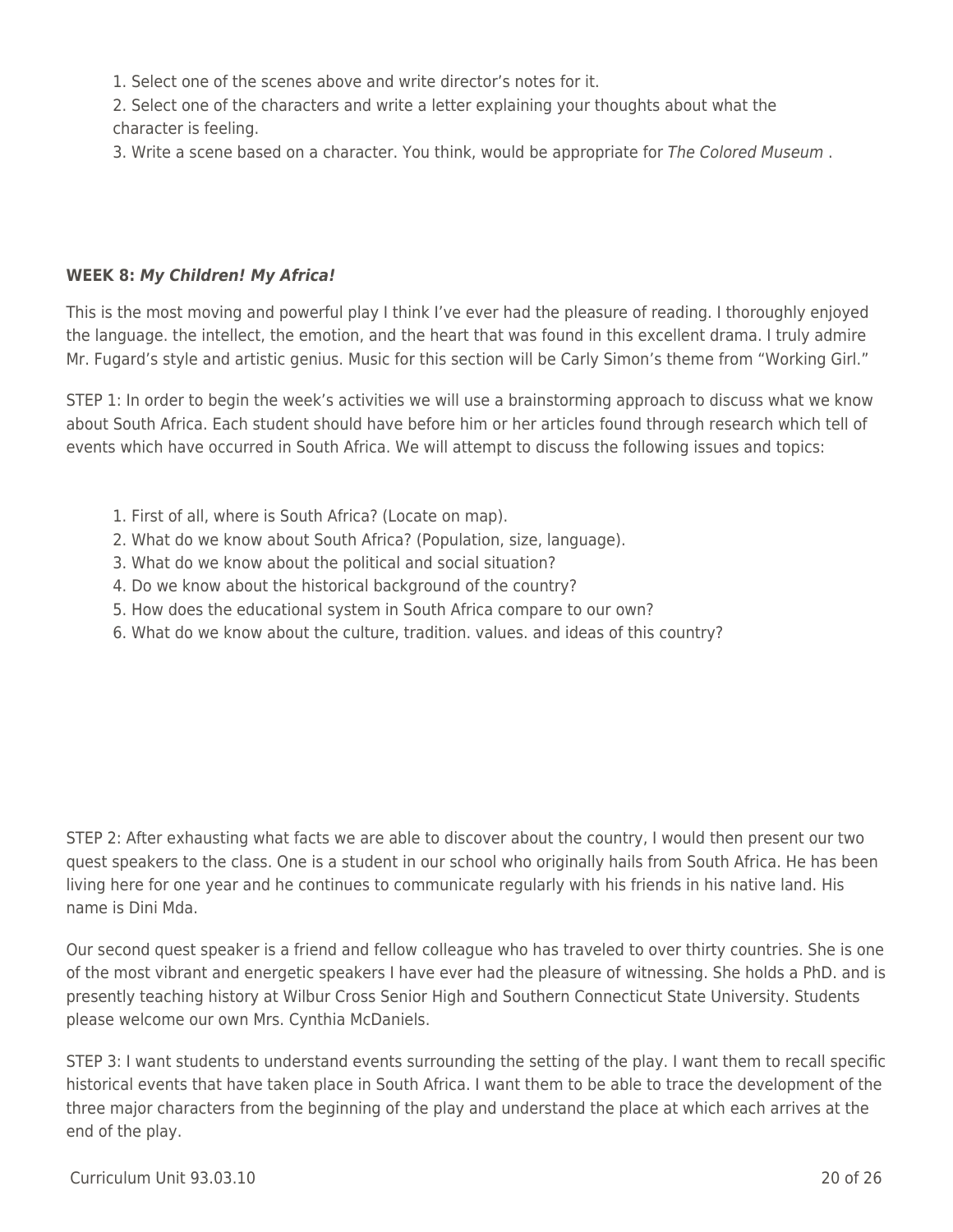STEP 4: The aspects of dramatic style with which I am most concerned would simply be found in the eloquence of the spoken word as so aptly put together by the playwright. Examples can be found in the monologues. The language is befitting the character. Fugard writes simply and clearly. Perhaps, using Fugard's style of writing, students can create yet another experience for one of the three characters

STEP 5: I think definitely the theme of freedom is prevalent throughout the play. The theme of love and the inability to express it also has to he discussed. The issue of contradiction with regard to freedom in the truer sense is yet another theme. The concept of freedom should imply no restrictions. Examine Mr. M, Isabel and Thami's views of freedom. What is your definition of freedom? Lastly, fear is also a prominent theme.

STEP 6: Students will read and interpret specific scenes in the play.

Students will actively engage in oral discussion.

Students will trace the development of one of the three main characters in the play.

Students will write a 200-250 word critique of the play.

STEP 7: Students will be evaluated on both their character sketches and their critiques.

## **QUESTIONS FOR DISCUSSION:**

ACT I

1. The opening scenes take place in a classroom. How is this ideally appropriate for setting the tone of the play?

2. Almost immediately we are faced with an argument? What is the nature of the debate?

- 3. Let's take a minute or two to read both closing arguments. What is your reaction to each?
- 4. Now let's have a vote on the proposition. All those in favor raise your hand. Now, the opposed.

5. At the beginning of the play were you aware of the ethnicity of the participants? Were there any clues?

6. When Mr. M leaves why do you suppose the two young people feel awkward and uncomfortable?

7. As the two young people become more relaxed and converse more, what points are revealed about their characters? What do we learn about them?

8. How does Isabel view school as opposed to the way Thami views it?

9. Thami's resentment towards Mr. M is slightly revealed. Why does he resent him?

10. Let's examine Isabel's monologue on pages 14-18. She gives a full account of her version of how she envisions the town. How does she see herself in relation to the town, her family, and the South Africans of which she has come in contact? Going into the debate what were some of her Preconceptions about South Africans? (P. 16) What thoughts ran through her mind when she saw the classroom? Seeing the ungrateful faces of the students made Isabel realize what? 11. In scene 3 when Mr. M. enters, on what level does he address Isabel? On what level does she regard him?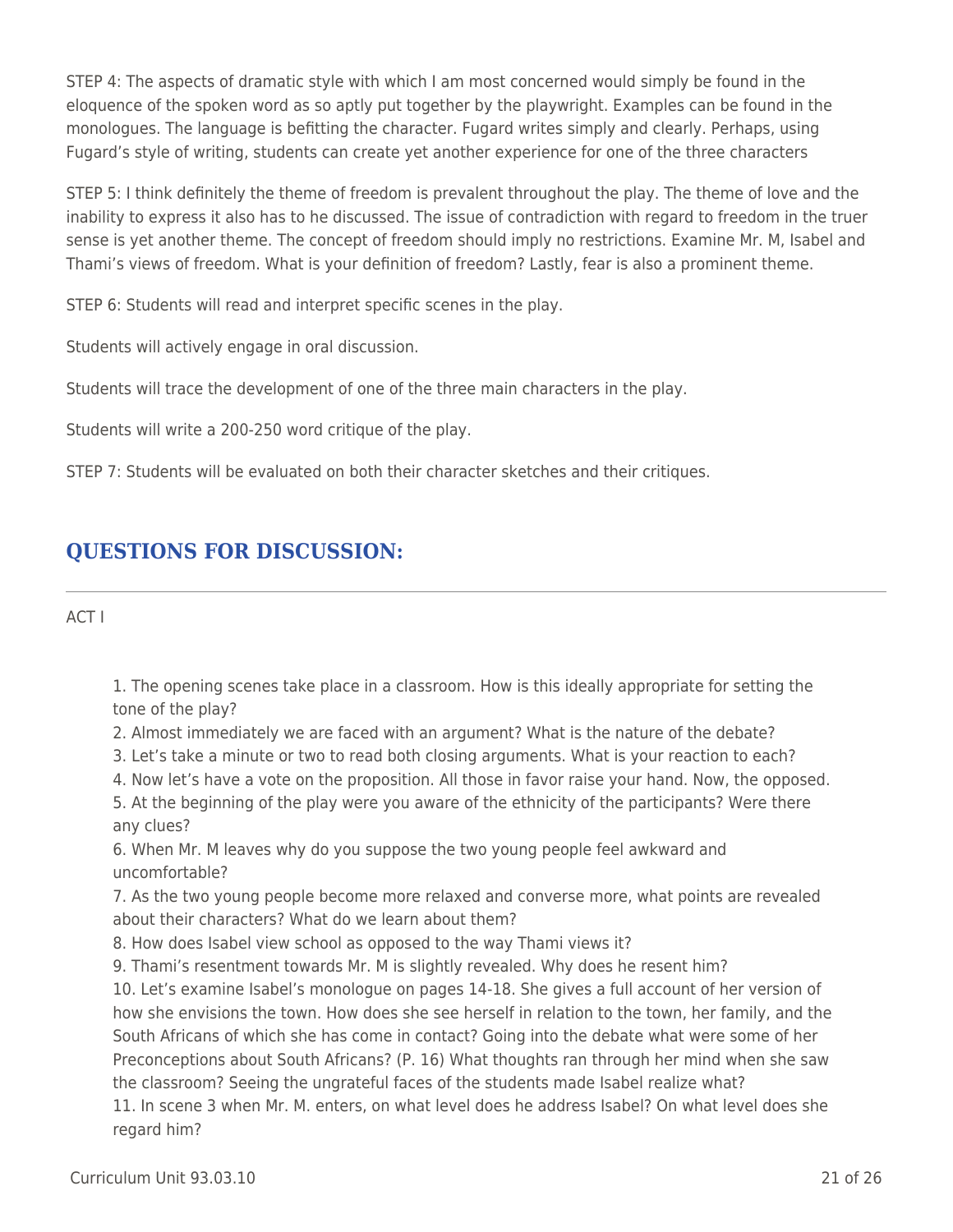12. The seed is planted in Isabel though she is not yet aware of it. It is based on the one thing that most troubles Mr. M. What is that?

13. What news does Mr. M share with Isabel, and why is he surprised by her reaction?

14. What serves Isabel's motive for agreeing to the contest?

15. Why was Isabel's mom nervous when she learned of her daughter's eagerness to Participate in the contest?

16. Why does Mr. M feel that he shouldn't ask but rather tell Thami about the contest?

17. How is Mr. M 's love for Thami revealed?

18. Read Mr. M's monologue on pages 26-29. What do we learn about him? Why is he a teacher? what is his greatest fear?

19. In scene 5 when Isabel brings up Freedom of Speech to Mr. M look at his response. "I've given him plenty of Freedom within reasonable limits, but he never uses it." what do You think about that?

20. Mr. M anticipates danger, How does he try to get Isabel to become a party to his conspiracy? 21. When Thami arrives we see that the relationship between him and Isabel has grown. How is this revealed?

22. As the study session begins, what is your impression?

23. There is a shift in focus during the study session. Thami reveals his views about freedom. what is Mr. M's reaction?

24. How does Mr. M regard the struggle of South Africans?

25. Why can't Thami talk to Mr. M? Why can't he make him listen?

26. What happened in Kliptown in 1955, in Sharpville in March of 1960, and Soweto on the 16th of June in 1976?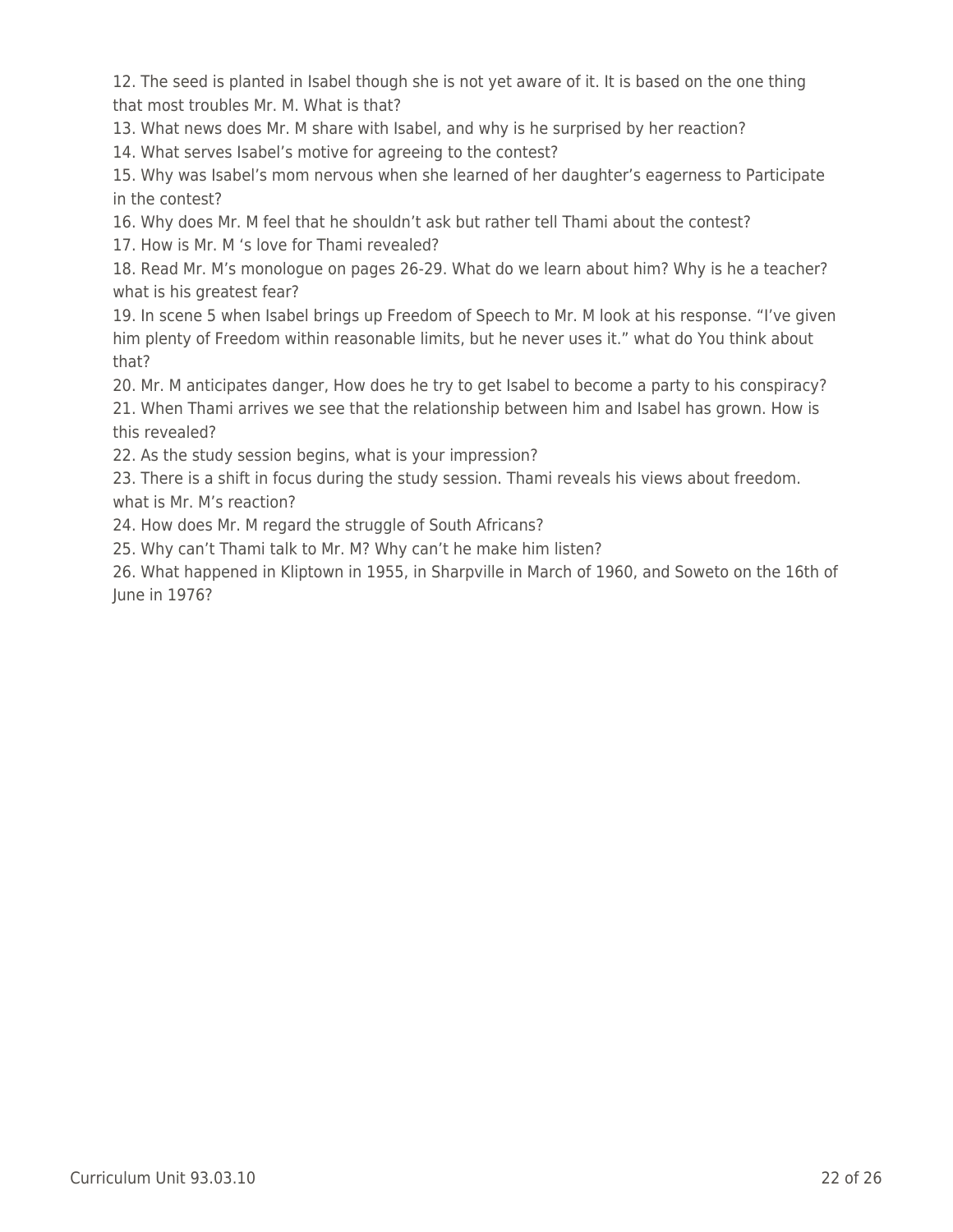27. What is Isabel's reaction to Thami's decision to withdraw from the competition?

28. Isn't it uncanny how both the young people view the changes that are taking place around them. Explain the thinking behind both perspectives.

29. Later in this scene Thami tells Isabel that he can no longer be seen with her. Explain the irony of the situation.

30. Thami and Mr. M confront each other. What information about developing conditions is revealed here?

31. What fears do Mr. M reveal in his monologue?

- 32. In scene three why does Thami go to the school?
- 33. What does Mr. M confess to Thami?
- 34. Mr. M predestines Thami's future..... How?
- 35. At the end of scene three did You expect that startling outcome?

36. In scene four describe the action that takes place between Thami and Isabel.

37. More details of Mr. M's death are given to us from Isabel. According to witnesses how was Mr. M killed?

38. Isabel desperately needs to understand what has happened and why. what does Thami tell her to help her understand the events that have transpired?

39. what do Thami and Isabel both reveal to each other?

40. How does Mr. M's prediction come true in the end?

#### **WEEK 9: LIGHTS! CAMERA! ACTION!**

During this week students will be presenting their final projects. The first three days of the week will be devoted to the presentation of monologues and scenes. Selections for the dramatic performances will be taken from the plays read in class. The third day of the week will be set aside for the presentation of projects not necessarily of a dramatic nature. (Research projects, essays, and artistic displays.) Performances will be evaluated in the following areas: interpretation, memorization, movement, and characterization.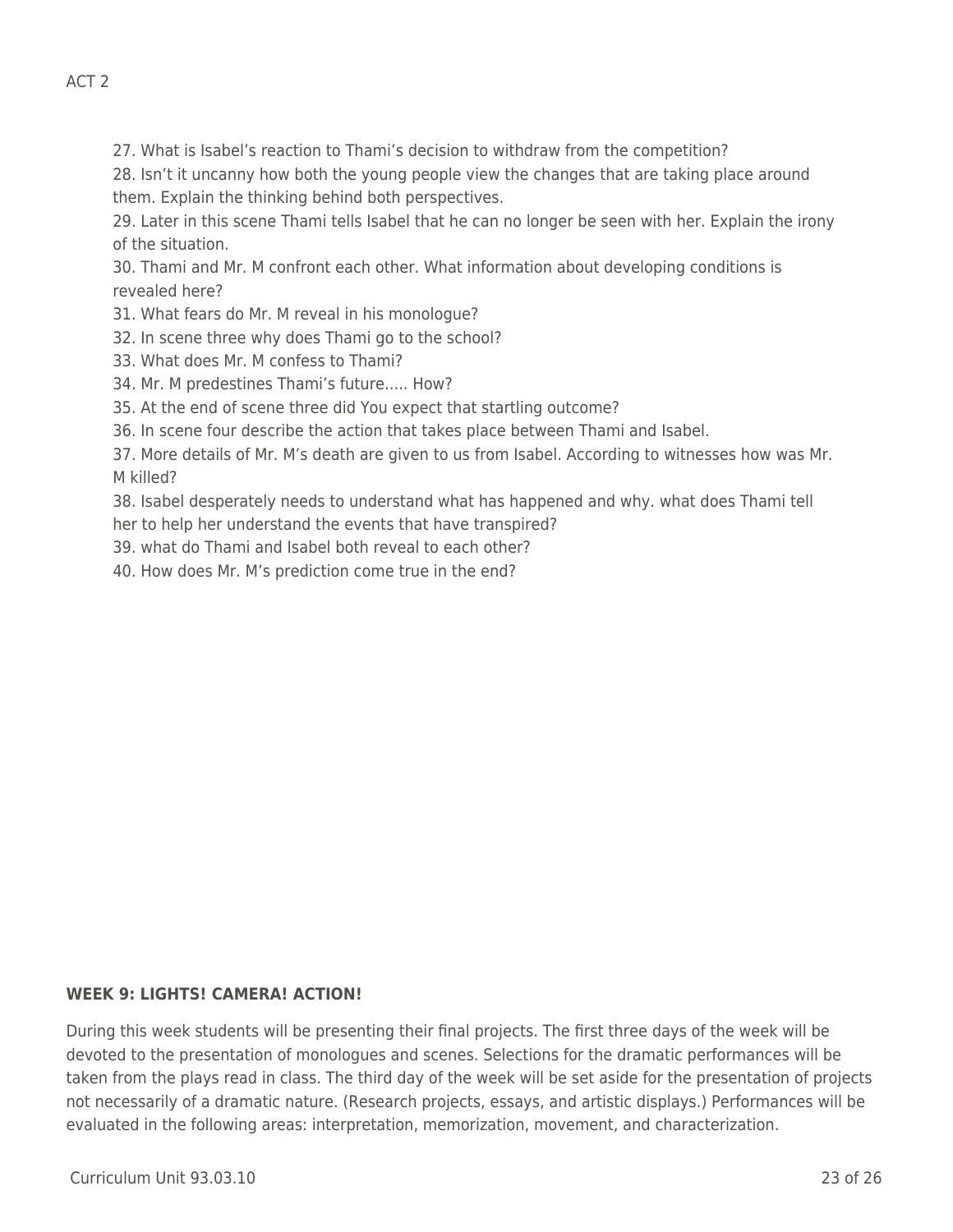The maximum amount of quality points which can be achieved for a performance is 16. This is based on receiving a score of 4, excellent, in each category. On the fourth day of the week. students will review their notes and ask specific questions as a means of preparing for the exam. The exam will be administered on Friday. This exam will mark the end of the unit.

## **Notes**

1. Helen Louise Cohen. Milestones of the Drama , p.3. 2. Ibid., p.4. 3. Ibid., p.7. 4. Ibid., P.8. 5. John Gassner, Introducing the Drama , P. 4 6. Ibid., p.4 7. Ibid., p.5 8. Cohen, P.78 9. Gassner, p.10. 10. Ibid., P.10 11. Ibid., p.10

## **Student Bibliography**

Fugard, Athol. My Children! My Africa! . New York: Theatre Communications Group. Inc., 1989. This is a powerful Play which takes place in a small Cape Karoo town in the autumn of 1984. Gassner. John & Sweetkind, Morris. Introducing the Drama . New York: Holt, Rinehart and Winston Inc., 1963.

This is an anthology of plays from Past to Present day with biographical notes on the playwrights and introductions to the Plays.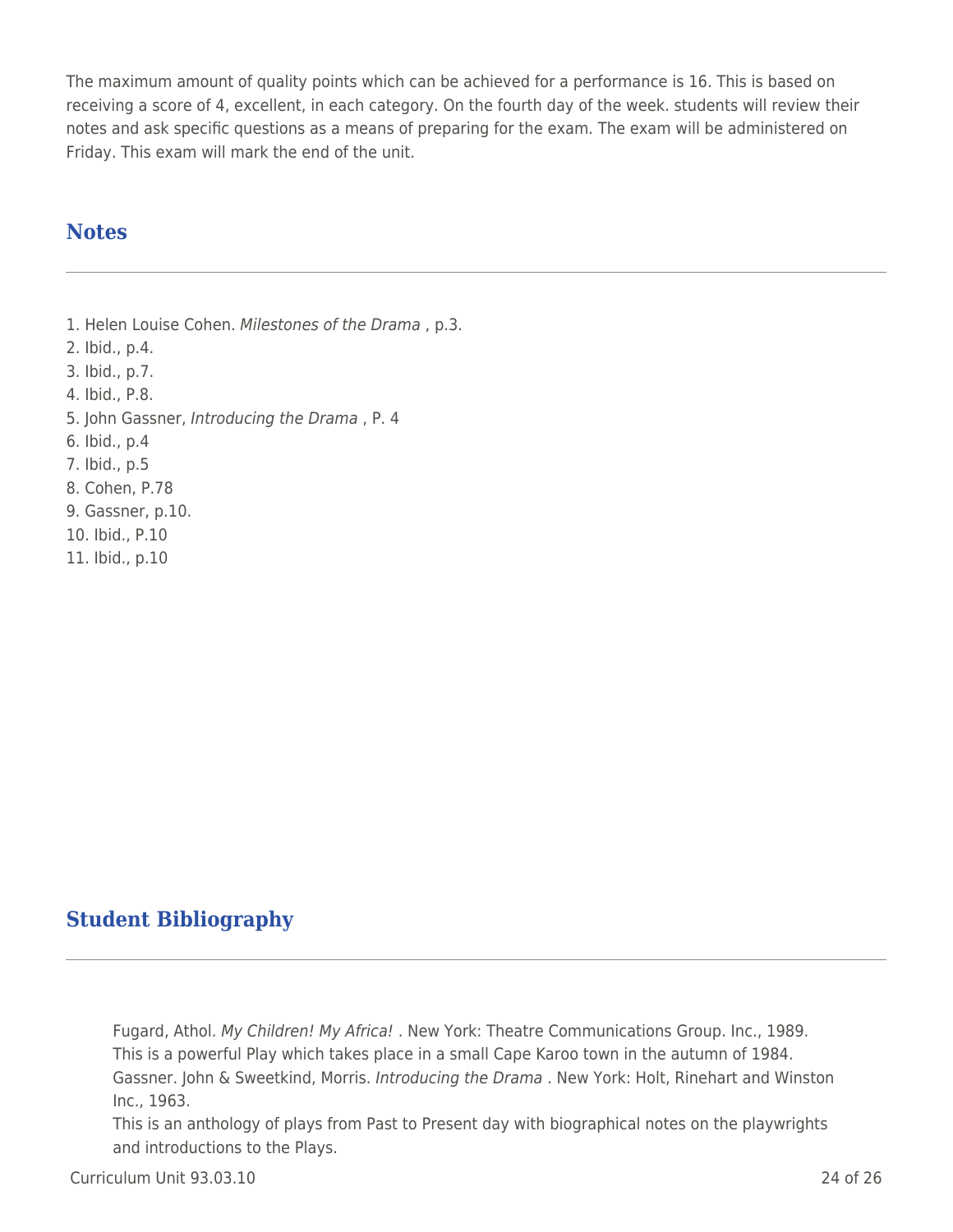Shakespeare, William. Much Ado About Nothing . England: Penguin Books Limited, 1938. This a fast paced, witty, romantic play with comic overtones. Wolfe, George C. The Colored Museum . New York: Grove Weidenfeld. 1985. This is a play composed of individual exhibits of complex caricatures.

## **Teacher Bibliography**

1. Brown, Ivor. Shakespeare in his Time . Edinburgh: Thomas Nelson and Sons LTD., 1960.

This is a biographical and historical account of the life of the great playwright. Excellent illustrations and pictures highlight this text.

2. Cohen, Helen Louise. Milestones of the Drama . New York: Harcourt, Brace and Company, 1940.

This is collection of plays which have become hallmarks in the field of drama.

3. Fugard, Athol. My children! My Africa !. New York: Theatre communications Group, Inc., 1989.

This is a powerful play which takes place in a small Cape Karoo town in the autumn of 1884.

4. Gassner, John & Sweetkind, Morris. Introducing the Drama . New York: Holt, Rinehart and Winston, Inc., 1963.

This is an anthology of plays from past to present day with biographical notes on the playwrights and introductions to the plays.

5. Lawlor, John. The Tragic Sense in Shakespeare . New York Harcourt, Brace and Company, 1960.

This is an analytical study of Shakespeare's tragic figures.

6. Parrott, Thomas Marc & Ball, Robert Hamilton. A Short View of Elizabethan Drama . New York: Charles Scribner's Sons, 1943.

This is a historical account of the Elizabethan period.

7. Shakespeare, William. William Shakespeare the Complete Works . New York: Dorsett Press, 1988.

This is an anthology of Shakespeare's plays with introductions, illustrations, translations, and notes on the text.

8. Wolfe, George C. The Colored Museum . New York: Grove Weidenfeld, 1985.

This is a play composed of individual exhibits of complex caricatures.

Curriculum Unit 93.03.10 25 of 26